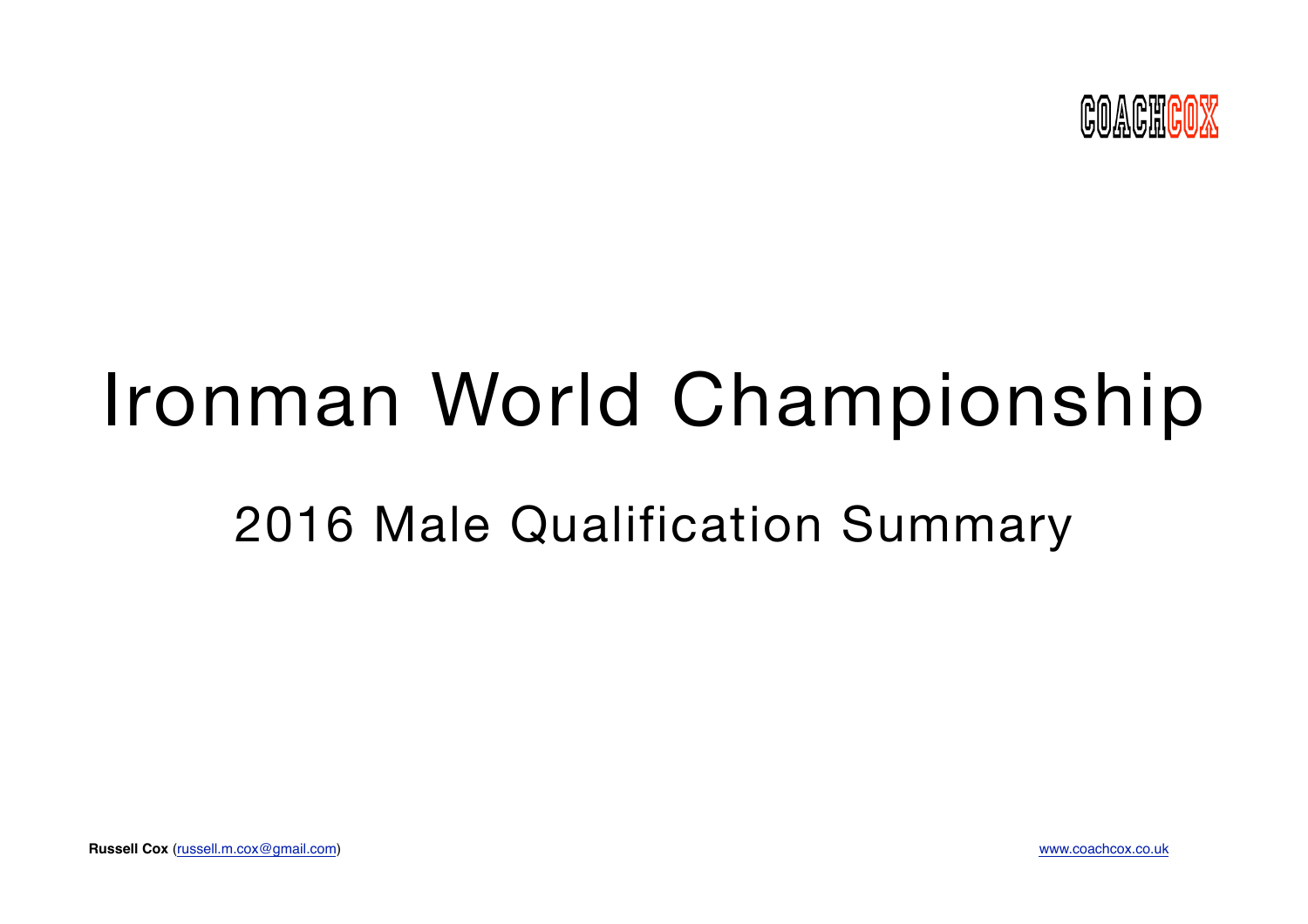|                                | <b>Total Slots</b> | M18-24         | M25-29                    | M30-34                    | M35-39         | M40-44         | M45-49         | M50-54                    | M55-59         | M60-64         | M65-69               | M70-74       | M75-79         | M80+ |
|--------------------------------|--------------------|----------------|---------------------------|---------------------------|----------------|----------------|----------------|---------------------------|----------------|----------------|----------------------|--------------|----------------|------|
| <b>Vichy 2015</b>              | 50                 | $\mathbf{1}$   | $\mathbf{3}$              | 5                         | 6              | $\overline{7}$ | 6              | $\overline{4}$            | $\overline{2}$ | $\mathbf{1}$   | $\mathbf{1}$         | $\mathbf{1}$ |                |      |
| Muskoka 2015                   | 50                 | $\overline{c}$ | $\ensuremath{\mathsf{3}}$ | $\mathbf{3}$              | $\overline{4}$ | $\overline{5}$ | 5              | $\overline{4}$            | 3              | $\overline{c}$ | $\blacktriangleleft$ | $\mathbf{1}$ | $\overline{1}$ |      |
| Wisconsin 2015                 | 50                 | $\overline{2}$ | $\mathbf{3}$              | $\overline{4}$            | 5              | 5              | 5              | $\overline{4}$            | $\overline{2}$ | $\mathbf{1}$   | $\mathbf{1}$         | $\mathbf{1}$ | $\overline{1}$ |      |
| <b>Wales 2015</b>              | 50                 | $\overline{2}$ | 3                         | 5                         | $\overline{7}$ | $\overline{7}$ | 5              | 3                         | 2              | $\overline{1}$ | $\overline{1}$       |              | $\overline{1}$ |      |
| Lake Tahoe 2015                | 50                 | $\mathbf{2}$   | $\ensuremath{\mathsf{3}}$ | $\overline{5}$            | $\overline{5}$ | $\sqrt{5}$     | 5              | $\overline{4}$            | $\overline{2}$ | $\overline{c}$ | $\mathbf{1}$         | $\mathbf{1}$ |                |      |
| Mallorca 2015                  | 50                 | $\mathbf{1}$   | 3                         | 5                         | 6              | 6              | 6              | $\overline{4}$            | $\overline{2}$ | $\overline{1}$ | $\blacktriangleleft$ | $\mathbf{1}$ | $\overline{1}$ |      |
| Chattanooga 2015               | 50                 | $\mathbf{1}$   | $\mathbf{2}$              | $\mathbf 3$               | $\overline{4}$ | $\mathbf 5$    | 5              | $\overline{4}$            | $\mathbf{2}$   | $\overline{2}$ | $\mathbf{1}$         | $\mathbf{1}$ | $\mathbf{1}$   |      |
| Barcelona 2015                 | 50                 | $\overline{1}$ | $\mathbf{2}$              | $\overline{4}$            | 6              | 8              | 6              | 4                         | $\overline{c}$ | $\overline{1}$ | $\overline{1}$       | $\mathbf{1}$ |                |      |
| <b>World Championship 2015</b> | 26                 | $\mathbf{1}$   | $\mathbf{1}$              | $\mathbf{1}$              | $\mathbf{1}$   | $\sqrt{2}$     | $\overline{c}$ | $\mathbf{1}$              | $\mathbf{1}$   | $\mathbf{1}$   | $\mathbf{1}$         | $\mathbf{1}$ | $\overline{1}$ |      |
| Louisville 2015                | 50                 | $\overline{1}$ | 3                         | $\overline{4}$            | 5              | $\overline{5}$ | 5              | 3                         | $\overline{2}$ | $\mathbf{1}$   | -1                   | $\mathbf{1}$ |                |      |
| Maryland 2015                  | 50                 | $\mathbf{1}$   | $\overline{2}$            | $\mathbf{3}$              | $\overline{4}$ | $\overline{5}$ | 5              | $\overline{4}$            | $\overline{2}$ | $\overline{2}$ | $\mathbf{1}$         | $\mathbf{1}$ | $\mathbf{1}$   |      |
| Los Cabos 2015                 | 40                 | $\overline{1}$ | $\overline{2}$            | 3                         | 3              | 5              | 3              | $\overline{2}$            | 2              | $\overline{2}$ | $\overline{1}$       | $\mathbf{1}$ | $\overline{1}$ |      |
| Florida 2015                   | 50                 | $\overline{1}$ | $\overline{2}$            | 3                         | $\overline{4}$ | 6              | 4              | 3                         | 3              | $\overline{2}$ | $\mathbf{1}$         | $\mathbf{1}$ | $\overline{1}$ | 1    |
| Fortaleza 2015                 | 50                 | $\overline{1}$ | $\mathbf{3}$              | 6                         | 8              | $\overline{7}$ | 5              | $\mathbf{3}$              | $\overline{2}$ | $\mathbf{1}$   | $\mathbf{1}$         |              |                |      |
| Malaysia 2015                  | 40                 | $\mathbf{1}$   | $\mathbf{2}$              | $\overline{4}$            | $\mathbf 5$    | $\mathbf 5$    | $\overline{4}$ | $\overline{c}$            | $\overline{2}$ | $\mathbf{1}$   | $\mathbf{1}$         | $\mathbf{1}$ | $\mathbf{1}$   |      |
| Arizona 2015                   | 50                 | $\overline{1}$ | $\overline{2}$            | 3                         | $\overline{4}$ | 5              | 5              | 3                         | $\overline{2}$ | $\overline{2}$ | $\overline{1}$       | $\mathbf{1}$ | $\overline{1}$ |      |
| Cozumel 2015                   | 40                 | $\mathbf{1}$   | $\mathbf{2}$              | $\ensuremath{\mathsf{3}}$ | $\overline{4}$ | $\mathbf 5$    | 3              | $\overline{2}$            | $\overline{2}$ | $\mathbf{1}$   | $\mathbf{1}$         | $\mathbf{1}$ | $\overline{1}$ |      |
| Western Australia 2015         | 40                 | $\overline{1}$ | $\overline{2}$            | 3                         | $\overline{4}$ | 5              | 3              | 3                         | $\overline{c}$ | -1             | -1                   | $\mathbf{1}$ | $\overline{1}$ |      |
| New Zealand 2016               | 40                 | $\mathbf{1}$   | $\mathbf{2}$              | $\overline{2}$            | 3              | $\overline{4}$ | $\overline{4}$ | 3                         | $\overline{2}$ | $\mathbf{1}$   | $\mathbf{1}$         | $\mathbf{1}$ | $\mathbf{1}$   |      |
| Melbourne 2016                 | 75                 | $\overline{c}$ | $\overline{4}$            | $\overline{7}$            | 10             | 11             | 9              | 5                         | 3              | $\overline{2}$ | $\blacktriangleleft$ | $\mathbf{1}$ | $\overline{1}$ |      |
| South Africa 2016              | 75                 | $\overline{2}$ | $5\phantom{.0}$           | $\bf 8$                   | 9              | 11             | 8              | $\overline{5}$            | 3              | $\overline{2}$ | $\mathbf{1}$         | $\mathbf{1}$ | $\mathbf{1}$   |      |
| Australia 2016                 | 40                 | $\overline{1}$ | $\overline{2}$            | 3                         | $\overline{4}$ | $\overline{4}$ | 4              | 3                         | $\overline{2}$ | $\mathbf{1}$   | $\mathbf{1}$         | $\mathbf{1}$ | $\mathbf{1}$   |      |
| <b>Texas 2016</b>              | 75                 | $\mathbf{2}$   | $\overline{4}$            | $\,6\,$                   | 8              | 9              | 8              | $\,6\,$                   | $\mathbf{3}$   | $\overline{2}$ | $\mathbf{1}$         | $\mathbf{1}$ | $\mathbf{1}$   |      |
| Lanzarote 2016                 | 40                 | $\overline{1}$ | $\overline{2}$            | $\overline{4}$            | $\overline{4}$ | 5              | 4              | 3                         | $\overline{2}$ | $\mathbf{1}$   | $\overline{1}$       | $\mathbf{1}$ | $\overline{1}$ |      |
| Brazil 2016                    | 75                 | $\overline{2}$ | 5                         | 10                        | 13             | 12             | $\overline{7}$ | $\mathbf 5$               | 3              | $\overline{2}$ | $\mathbf{1}$         | $\mathbf{1}$ |                |      |
| France 2016                    | 40                 | $\overline{1}$ | $\ensuremath{\mathsf{3}}$ | $\overline{4}$            | $\overline{4}$ | 6              | 4              | $\ensuremath{\mathsf{3}}$ | $\overline{c}$ | $\overline{1}$ | $\mathbf{1}$         | $\mathbf{1}$ |                |      |
| Cairns 2016                    | 40                 | $\mathbf{1}$   | $\overline{2}$            | 3                         | $\overline{4}$ | $\overline{4}$ | 3              | 3                         | $\overline{2}$ | $\overline{2}$ | $\mathbf{1}$         | $\mathbf{1}$ | $\overline{1}$ |      |

#### **Estimated Male Kona Slot Allocation for 2016 Qualifiers**

Athlete count estimated from previous data for this race. Kona slot count estimated from previous data for this race.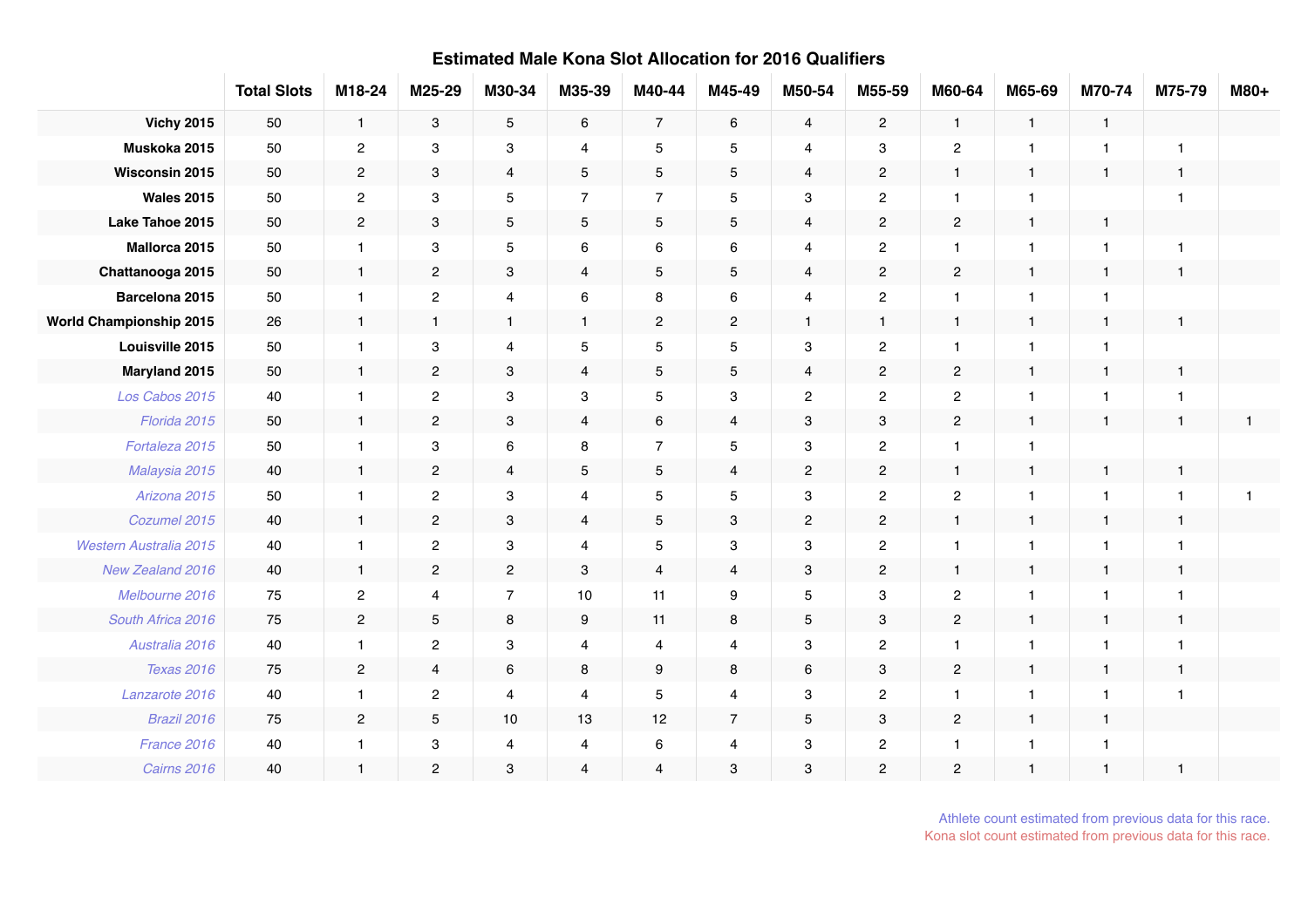|                            | <b>Total Slots</b> | M18-24         | M25-29         | M30-34         | M35-39         | M40-44         | M45-49         | M50-54         | M55-59         | M60-64         | M65-69         | M70-74 | M75-79 | M80+ |
|----------------------------|--------------------|----------------|----------------|----------------|----------------|----------------|----------------|----------------|----------------|----------------|----------------|--------|--------|------|
| Austria 2016               | 40                 |                | $\mathbf{2}$   | 3              | $\overline{4}$ | 5              | 5              | 3              | $\overline{2}$ |                | $\overline{1}$ |        |        |      |
| Frankfurt 2016             | 75                 |                | $\overline{4}$ | $\overline{7}$ | 10             | 11             | 11             | 7              | 3              | $\overline{2}$ | 1              |        |        |      |
| <b>UK 2016</b>             | 40                 |                | 3              | $\overline{4}$ | $\overline{4}$ | 5              | $\overline{4}$ | 3              |                |                | $\mathbf{1}$   |        |        |      |
| Lake Placid 2016           | 40                 |                | $\overline{2}$ | $\overline{2}$ | 3              | 3              | $\overline{4}$ | 3              | $\overline{2}$ |                | -1             |        |        |      |
| Switzerland 2016           | 40                 |                | 3              | $\overline{4}$ | $\overline{4}$ | 5              | $\overline{4}$ | 3              | $\overline{2}$ |                | $\mathbf{1}$   |        |        |      |
| Canada 2016                | 40                 |                | 2              | 3              | 3              | $\overline{4}$ | $\overline{4}$ | 3              | $\overline{c}$ |                | н              |        |        |      |
| Maastricht-Limburg 2016    | 40                 |                | $\overline{2}$ | $\overline{4}$ | $\overline{4}$ | 5              | 5              | 4              | $\overline{2}$ |                | 1              |        |        |      |
| Boulder 2016               | 40                 |                | $\overline{2}$ | 3              | 3              | 3              | 3              | 3              | 2              |                | -1             |        |        |      |
| Sweden 2016                | 40                 |                | $\overline{2}$ | 3              | $\overline{4}$ | 5              | $\overline{4}$ | 3              | $\overline{2}$ |                | $\mathbf{1}$   |        |        |      |
| Copenhagen 2016            | 40                 | $\overline{2}$ | 3              | 4              | $\overline{4}$ | $\overline{4}$ | $\overline{4}$ | 3              |                |                | -1             |        |        |      |
| Coeur d'Alene 2016         | 40                 |                | $\overline{2}$ | 3              | 3              | $\overline{4}$ | 3              | $\overline{2}$ | $\overline{2}$ |                | $\mathbf{1}$   |        |        |      |
| <b>Mont-Tremblant 2016</b> | 40                 |                | 2              | 3              | 3              | 4              | $\overline{4}$ | 3              | $\overline{2}$ |                | f              |        |        |      |

#### **Estimated Male Kona Slot Allocation for 2016 Qualifiers**

Athlete count estimated from previous data for this race. Kona slot count estimated from previous data for this race.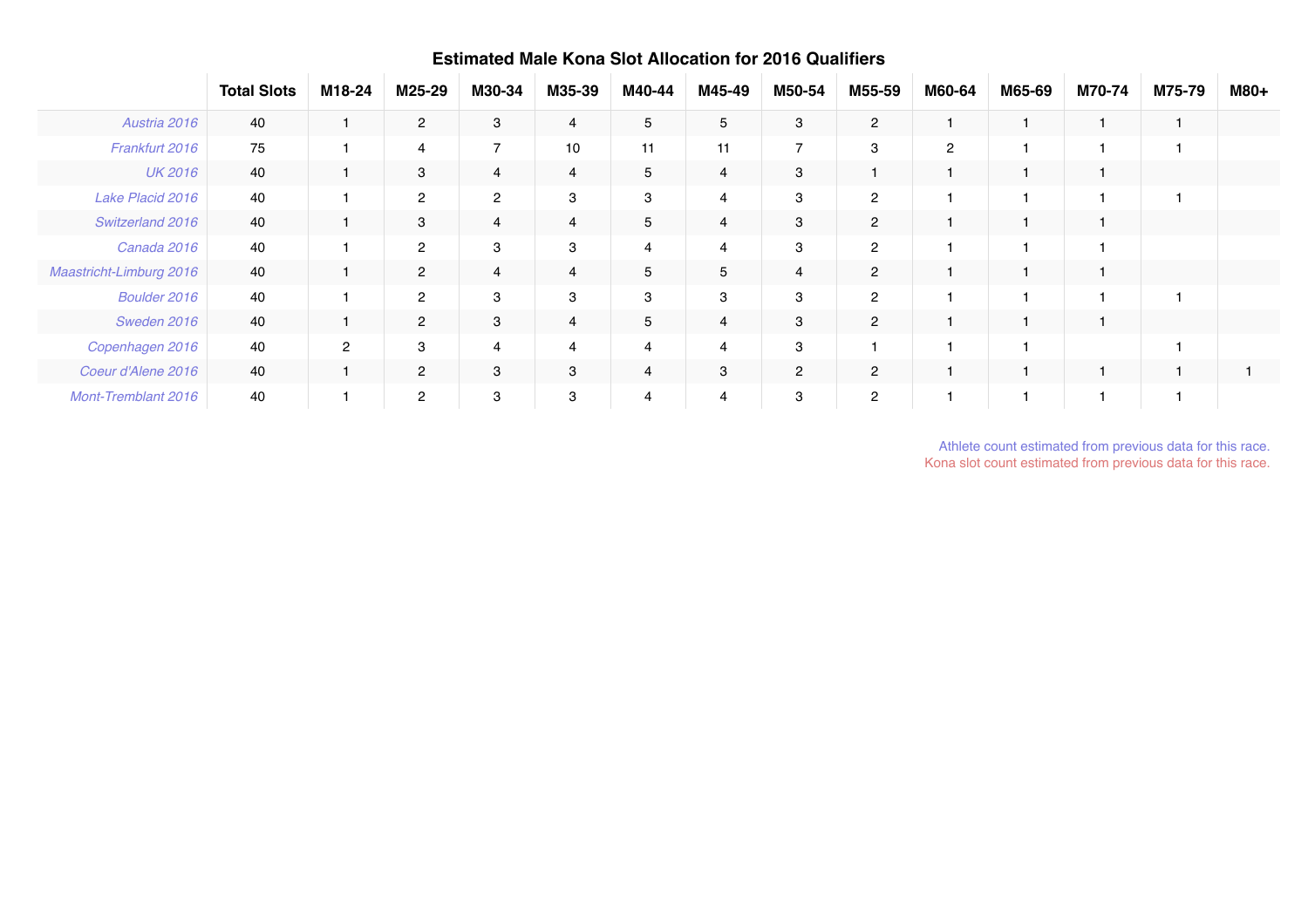# **Average Age Group Winning Time for 2016 Kona Qualifiers**

|                                   | <b>Avg Male</b><br>Winner | M18-<br>24 | M25-<br>29 | M30-<br>34 | M35-<br>39 | M40-<br>44 | M45-<br>49 | M50-<br>54 | M55-<br>59 | M60-<br>64 | M65-<br>69 | M70-<br>74 | M75-<br>79 | M80+     |
|-----------------------------------|---------------------------|------------|------------|------------|------------|------------|------------|------------|------------|------------|------------|------------|------------|----------|
| <b>Vichy 2015</b>                 | 8:23:49                   | 10:13:44   | 9:22:55    | 8:58:38    | 8:52:42    | 9:08:55    | 9:22:41    | 9:40:38    | 10:40:41   | 11:20:29   | 12:56:52   |            |            |          |
| Muskoka 2015                      | 9:19:28                   | 10:01:35   | 9:19:28    | 9:21:19    | 9:20:28    | 9:31:32    | 9:49:43    | 9:50:46    | 10:29:00   | 12:14:22   | 11:56:34   | 15:05:31   | 15:39:17   |          |
| <b>Wisconsin 2015</b>             | 8:48:13                   | 9:53:42    | 9:44:30    | 9:27:59    | 9:32:11    | 9:34:09    | 9:54:57    | 10:30:14   | 11:00:27   | 12:04:32   | 13:46:46   | 15:05:48   | 16:23:57   |          |
| <b>Wales 2015</b>                 | 9:02:14                   | 10:21:45   | 9:51:13    | 9:37:26    | 9:44:34    | 9:51:07    | 10:16:56   | 10:27:15   | 11:15:15   | 12:18:16   | 14:19:09   |            |            |          |
| Lake Tahoe 2015                   | 9:17:18                   | 10:41:44   | 10:11:10   | 9:54:14    | 9:56:19    | 9:45:51    | 10:08:34   | 10:50:08   | 11:03:04   | 12:01:33   | 14:18:15   | 13:55:10   |            |          |
| Mallorca 2015                     | 8:25:42                   | 9:31:02    | 8:57:13    | 8:54:39    | 8:57:30    | 9:03:59    | 9:12:24    | 9:50:48    | 10:09:24   | 10:59:58   | 12:22:23   | 13:53:09   | 14:47:42   |          |
| Chattanooga 2015                  | 8:10:32                   | 10:21:47   | 9:27:52    | 9:17:56    | 9:12:30    | 9:23:34    | 9:41:30    | 9:50:30    | 10:14:48   | 11:02:18   | 12:59:52   | 15:24:56   | 16:07:03   |          |
| Barcelona 2015                    | 8:03:16                   | 9:09:52    | 8:48:48    | 8:41:07    | 8:45:23    | 8:47:45    | 9:05:29    | 9:21:59    | 9:35:29    | 10:42:11   | 12:00:08   | 13:21:29   |            |          |
| <b>World Championship</b><br>2015 | 8:19:02                   | 9:09:25    | 8:59:04    | 8:59:27    | 8:58:53    | 9:07:52    | 9:19:15    | 9:39:05    | 10:02:04   | 10:46:37   | 11:51:06   | 13:02:12   | 14:56:54   |          |
| Louisville 2015                   | 8:32:37                   | 9:47:03    | 9:36:33    | 9:26:36    | 9:26:10    | 9:29:33    | 9:39:45    | 10:13:25   | 10:43:37   | 11:36:20   | 13:44:02   | 15:06:55   |            |          |
| Maryland 2015                     | 8:44:50                   | 10:09:46   | 9:02:33    | 8:53:03    | 8:59:18    | 9:04:10    | 9:14:31    | 9:31:37    | 10:26:52   | 10:41:07   | 12:02:01   | 12:19:19   | 16:22:13   |          |
| Los Cabos 2015                    | 8:26:31                   | 11:04:30   | 9:49:24    | 9:23:17    | 9:20:33    | 9:36:10    | 9:40:31    | 9:57:55    | 10:02:42   | 11:36:56   | 12:55:38   | 14:39:24   | 16:07:23   |          |
| Florida 2015                      | 8:12:58                   | 9:17:00    | 8:59:41    | 8:52:07    | 8:54:25    | 9:06:09    | 9:16:46    | 9:22:49    | 10:06:56   | 10:52:51   | 11:57:13   | 14:00:35   | 16:08:53   | 14:57:39 |
| Fortaleza 2015                    | 8:30:15                   | 10:16:56   | 9:30:09    | 9:14:07    | 9:45:04    | 9:47:24    | 9:43:58    | 10:48:21   | 11:37:03   | 12:04:40   | 14:39:40   |            |            |          |
| Malaysia 2015                     | 8:41:53                   | 10:51:33   | 9:45:49    | 10:06:23   | 9:27:16    | 10:14:55   | 10:17:20   | 10:30:00   | 10:46:08   | 11:50:35   | 13:28:04   | 15:58:37   | 16:51:55   |          |
| Arizona 2015                      | 8:13:52                   | 9:37:09    | 9:15:35    | 9:16:03    | 9:14:11    | 9:19:50    | 9:33:32    | 9:54:07    | 10:30:43   | 11:32:49   | 12:49:14   | 14:36:55   | 16:15:53   |          |
| Cozumel 2015                      | 8:12:56                   | 9:38:48    | 9:13:45    | 8:49:55    | 8:59:43    | 9:08:57    | 9:35:44    | 9:49:51    | 10:42:31   | 11:25:44   | 12:24:58   | 14:41:33   | 16:41:38   |          |
| <b>Western Australia 2015</b>     | 8:13:36                   | 9:11:07    | 9:03:06    | 9:00:40    | 8:56:43    | 9:01:49    | 9:19:13    | 9:35:13    | 10:10:03   | 10:52:14   | 12:42:23   | 13:33:39   | 15:39:47   |          |
| New Zealand 2016                  | 8:22:46                   | 9:33:08    | 9:18:25    | 9:14:08    | 9:21:30    | 9:13:19    | 9:39:31    | 10:03:26   | 10:37:47   | 11:17:48   | 12:47:16   | 13:58:25   | 14:49:27   |          |
| Melbourne 2016                    | 8:01:05                   | 9:22:45    | 8:45:16    | 8:49:24    | 8:49:49    | 8:44:59    | 9:03:21    | 9:10:27    | 9:35:46    | 10:34:37   | 11:57:48   | 13:33:40   | 14:46:40   |          |
| South Africa 2016                 | 8:20:46                   | 10:03:42   | 9:21:19    | 9:19:12    | 9:23:39    | 9:34:26    | 9:58:05    | 10:11:46   | 10:36:54   | 11:29:14   | 12:22:15   | 13:59:00   | 16:25:39   |          |
| Australia 2016                    | 8:27:01                   | 9:31:56    | 9:13:49    | 9:01:46    | 9:07:53    | 9:14:46    | 9:32:02    | 9:55:21    | 10:21:20   | 11:30:51   | 12:26:40   | 14:14:54   | 16:39:11   |          |
| <b>Texas 2016</b>                 | 8:12:10                   | 10:15:39   | 9:09:04    | 8:53:56    | 9:05:39    | 9:23:00    | 9:27:35    | 9:54:30    | 10:33:49   | 11:27:31   | 12:47:10   | 15:25:51   |            |          |
| Lanzarote 2016                    | 8:46:42                   | 9:56:07    | 9:32:41    | 9:31:17    | 9:23:54    | 9:40:06    | 9:54:13    | 10:15:58   | 10:54:45   | 11:38:21   | 13:20:31   | 15:03:06   | 16:43:06   |          |
| Brazil 2016                       | 8:36:37                   | 9:55:14    | 9:29:29    | 9:28:22    | 9:28:37    | 9:36:06    | 9:52:23    | 10:22:51   | 10:55:56   | 11:36:51   | 13:13:48   | 14:44:09   |            |          |
| France 2016                       | 8:30:38                   | 9:54:03    | 9:22:10    | 9:12:46    | 9:13:04    | 9:25:44    | 9:39:43    | 9:56:08    | 10:29:35   | 11:29:17   | 12:59:29   | 13:54:31   |            |          |
| <b>Cairns 2016</b>                | 8:17:45                   | 9:42:19    | 9:02:43    | 9:02:24    | 9:10:12    | 9:19:55    | 9:37:52    | 9:37:48    | 10:16:03   | 11:06:38   | 13:26:45   | 13:49:11   | 16:21:14   |          |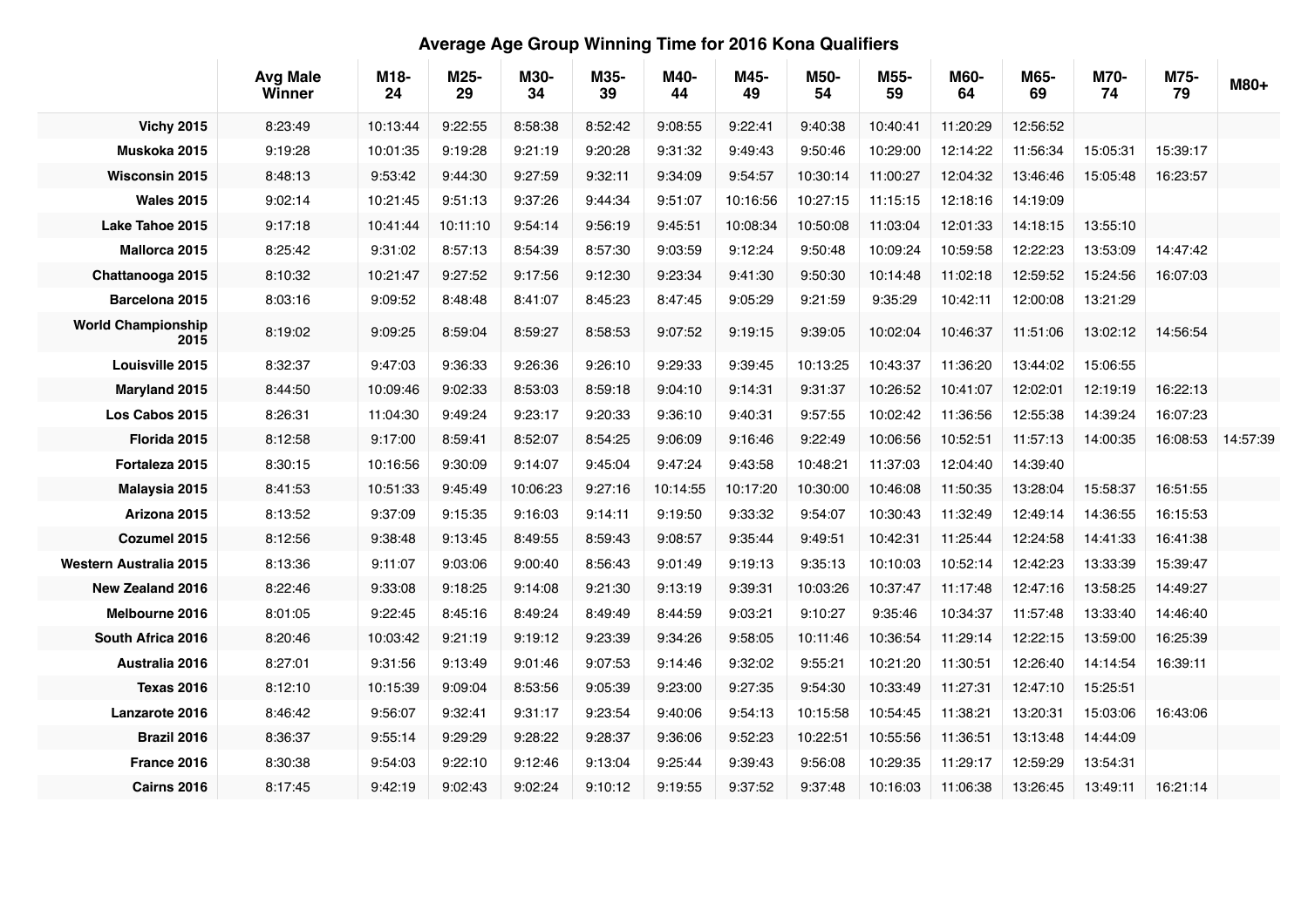# **Average Age Group Winning Time for 2016 Kona Qualifiers**

|                                   |                           |            |            |            |         |         |         | AVULUYU AYU ULUUP THIIIIIIIY TIIIIU IUL EUTU ILUHU QUUIIIIUIU |          |          |          |          |          |      |
|-----------------------------------|---------------------------|------------|------------|------------|---------|---------|---------|---------------------------------------------------------------|----------|----------|----------|----------|----------|------|
|                                   | <b>Avg Male</b><br>Winner | M18-<br>24 | M25-<br>29 | M30-<br>34 | M35-39  | M40-44  | M45-49  | M50-54                                                        | M55-59   | M60-64   | M65-69   | M70-74   | M75-79   | M80+ |
| Austria 2016                      | 8:00:21                   | 9:19:17    | 8:52:57    | 8:45:02    | 8:48:18 | 8:56:04 | 9:14:24 | 9:36:58                                                       | 10:04:21 | 10:54:46 | 12:08:49 | 13:35:39 | 15:57:08 |      |
| <b>Frankfurt 2016</b>             | 8:05:14                   | 9:11:15    | 8:54:57    | 8:50:42    | 8:56:34 | 9:02:17 | 9:24:28 | 9:37:17                                                       | 10:13:47 | 10:58:00 | 11:39:03 | 13:26:15 | 14:23:07 |      |
| <b>UK 2016</b>                    | 8:43:35                   | 10:00:10   | 9:31:36    | 9:29:59    | 9:30:40 | 9:48:04 | 9:51:43 | 10:36:17                                                      | 11:12:44 | 11:44:32 | 13:47:01 | 15:48:28 |          |      |
| <b>Lake Placid 2016</b>           | 8:43:34                   | 10:05:02   | 9:32:07    | 9:28:31    | 9:31:52 | 9:35:43 | 9:46:33 | 10:22:25                                                      | 10:46:29 | 11:33:57 | 13:18:27 | 14:37:44 | 16:18:37 |      |
| <b>Switzerland 2016</b>           | 8:21:35                   | 9:15:10    | 9:05:40    | 9:06:46    | 9:06:31 | 9:21:01 | 9:25:31 | 9:51:52                                                       | 10:24:47 | 11:15:59 | 12:18:38 | 14:06:55 |          |      |
| Canada 2016                       | 8:33:11                   | 9:59:19    | 9:30:25    | 9:27:06    | 9:24:41 | 9:33:43 | 9:53:11 | 10:12:34                                                      | 10:41:57 | 11:19:39 | 12:32:04 | 14:07:51 |          |      |
| <b>Maastricht-Limburg</b><br>2016 | 8:27:18                   | 10:17:30   | 9:41:20    | 9:07:19    | 9:38:26 | 9:28:53 | 9:46:22 | 10:00:46                                                      | 10:28:54 | 10:49:02 | 13:05:57 | 14:13:37 |          |      |
| Boulder 2016                      | 8:32:53                   | 9:10:51    | 9:33:01    | 9:07:03    | 9:07:06 | 9:34:02 | 9:00:15 | 10:01:01                                                      | 10:30:22 | 10:46:03 | 12:51:35 | 14:40:57 | 16:54:03 |      |
| Sweden 2016                       | 8:11:09                   | 9:14:24    | 9:00:31    | 8:51:25    | 8:53:25 | 9:04:29 | 9:15:03 | 9:35:26                                                       | 10:18:52 | 10:50:44 | 12:37:16 | 14:53:45 |          |      |
| Copenhagen 2016                   | 8:10:25                   | 8:58:35    | 9:00:25    | 8:48:09    | 8:59:53 | 8:49:10 | 9:12:22 | 9:22:35                                                       | 10:09:58 | 10:57:11 | 12:03:11 |          | 13:29:41 |      |
| Coeur d'Alene 2016                | 8:31:02                   | 9:50:53    | 9:29:35    | 9:23:38    | 9:27:45 | 9:34:39 | 9:50:23 | 10:15:39                                                      | 10:50:29 | 11:47:23 | 12:59:26 | 14:47:05 | 15:42:01 |      |
| <b>Mont-Tremblant 2016</b>        | 8:25:12                   | 10:01:58   | 9:12:32    | 9:17:56    | 9:18:11 | 9:19:11 | 9:29:46 | 9:56:00                                                       | 10:19:20 | 11:09:07 | 12:31:13 | 15:47:31 | 14:46:49 |      |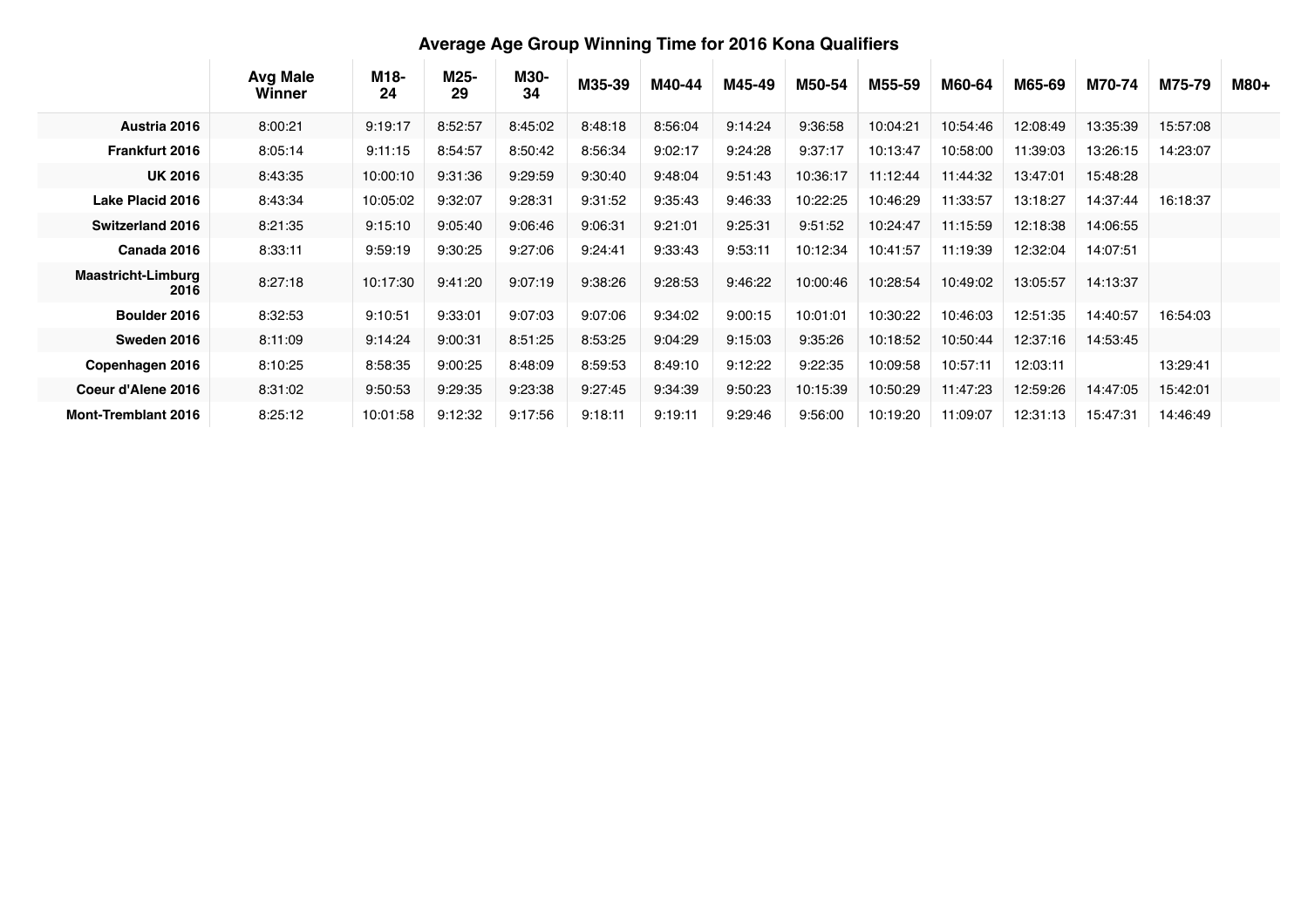#### **Avg Male Winner M18- 24 M25- 29 M30- 34 M35- 39 M40- 44 M45- 49 M50- 54 M55- 59 M60- 64 M65- <sup>69</sup> M70-74 M75-79 M80+ Vichy 2015** 8:23:49 122% 112% 107% 106% 109% 112% 115% 127% 135% 154% **Muskoka 2015** 9:19:28 | 108% | 100% | 100% | 100% | 102% | 105% | 106% | 112% | 131% | 128% | 162% | 168% **Wisconsin 2015** 8:48:13 112% 111% 108% 108% 109% 113% 119% 125% 137% 157% 171% 186% **Wales 2015** 9:02:14 115% 109% 106% 108% 109% 114% 116% 125% 136% 158% **Lake Tahoe 2015** 9:17:18 115% 110% 107% 107% 105% 109% 117% 119% 129% 154% 150% **Mallorca 2015** 8:25:42 113% 106% 106% 106% 108% 109% 117% 121% 131% 147% 165% 176% **Chattanooga 2015** 8:10:32 127% 116% 114% 113% 115% 119% 120% 125% 135% 159% 189% 197% **Barcelona 2015** 8:03:16 114% 109% 108% 109% 109% 113% 116% 119% 133% 149% 166% **World Championship <sup>2015</sup>** 8:19:02 110% 108% 108% 108% 110% 112% 116% 121% 130% 142% 157% 180% **Louisville 2015** 8:32:37 115% 112% 111% 110% 111% 113% 120% 126% 136% 161% 177% **Maryland 2015** 8:44:50 116% 103% 102% 103% 104% 106% 109% 119% 122% 138% 141% 187% **Los Cabos 2015** 8:26:31 131% 116% 111% 111% 114% 115% 118% 119% 138% 153% 174% 191% **Florida 2015** 8:12:58 113% 109% 108% 108% 111% 113% 114% 123% 132% 145% 171% 197% 182% **Fortaleza 2015** 8:30:15 121% 112% 109% 115% 115% 114% 127% 137% 142% 172% **Malaysia 2015** 8:41:53 | 125% | 112% | 116% | 109% | 118% | 118% | 121% | 124% | 136% | 155% | 184% | 194% **Arizona 2015** 8:13:52 117% 112% 113% 112% 113% 116% 120% 128% 140% 156% 178% 198% **Cozumel 2015** 8:12:56 117% 112% 108% 109% 111% 117% 120% 130% 139% 151% 179% 203% **Western Australia 2015** 8:13:36 112% 110% 110% 109% 110% 113% 117% 124% 132% 154% 165% 190% **New Zealand 2016** 8:22:46 114% 111% 110% 112% 110% 115% 120% 127% 135% 153% 167% 177% **Melbourne 2016** 8:01:05 | 117% | 109% | 110% | 110% | 109% | 113% | 114% | 120% | 132% | 149% | 169% | 184% **South Africa 2016** 8:20:46 121% 112% 112% 113% 115% 119% 122% 127% 138% 148% 168% 197% **Australia 2016** 8:27:01 113% 109% 107% 108% 109% 113% 117% 123% 136% 147% 169% 197% **Texas 2016** 8:12:10 125% 112% 108% 111% 114% 115% 129% 140% 156% 188% **Lanzarote 2016** 8:46:42 113% 109% 108% 107% 110% 113% 117% 124% 133% 152% 171% 190% **Brazil 2016** 8:36:37 115% 110% 110% 110% 112% 115% 121% 127% 135% 154% 171% **France 2016** 8:30:38 116% 110% 108% 108% 111% 114% 117% 123% 135% 153% 163% **Cairns 2016** 8:17:45 117% 109% 109% 111% 112% 116% 116% 124% 134% 162% 167% 197%

#### **Average Age Group Winning Time as Percentage of Race Winning Time for 2016 Kona Qualifiers**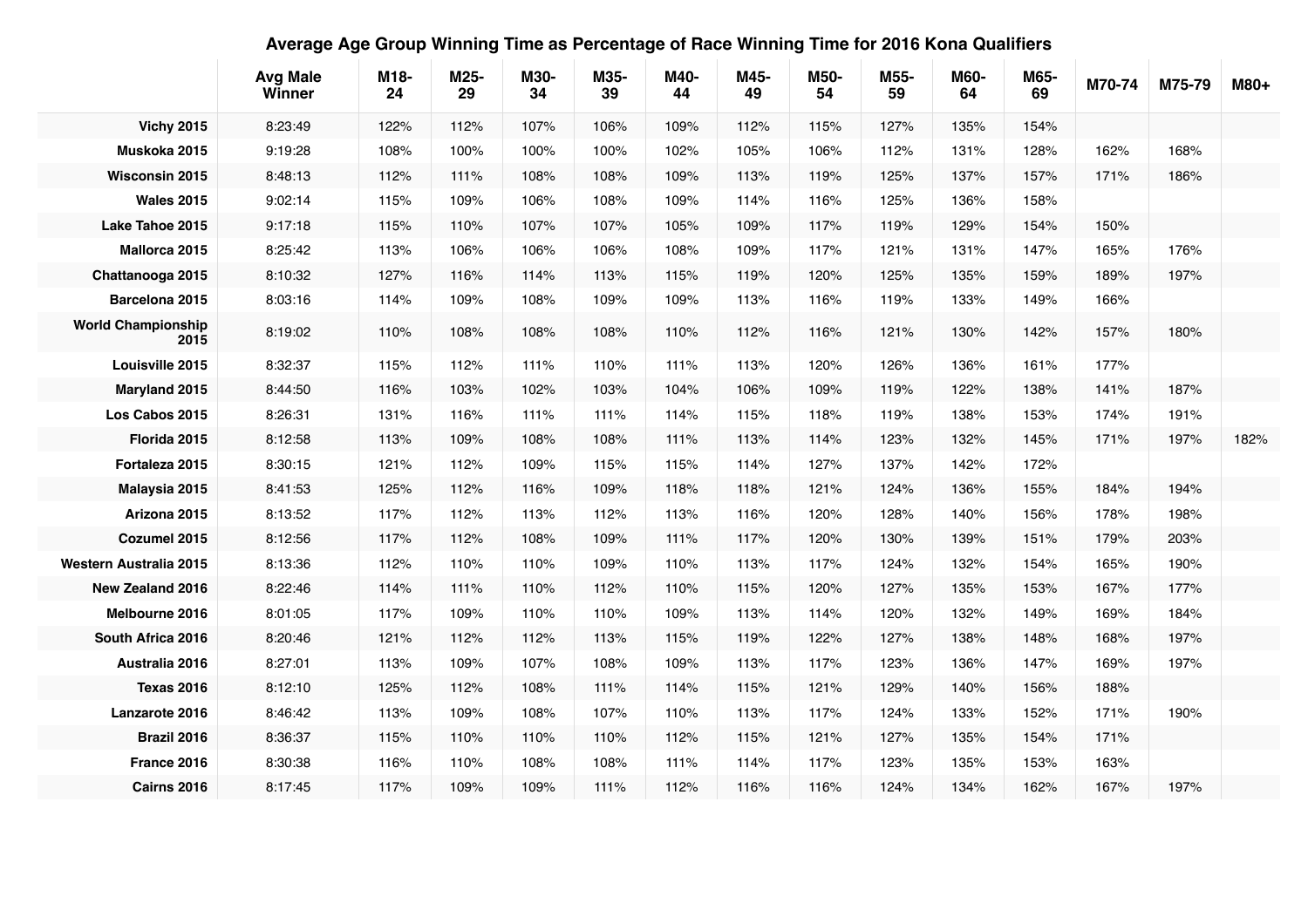|                                   | <b>Avg Male</b><br>Winner | M18-<br>24 | M25-<br>29 | M30-<br>34 | M35-39 | M40-44 | M45-49 | M50-54 | M55-59 | M60-64 | M65-69 | M70-74 | M75-79 | M80+ |
|-----------------------------------|---------------------------|------------|------------|------------|--------|--------|--------|--------|--------|--------|--------|--------|--------|------|
| Austria 2016                      | 8:00:21                   | 116%       | 111%       | 109%       | 110%   | 112%   | 115%   | 120%   | 126%   | 136%   | 152%   | 170%   | 199%   |      |
| <b>Frankfurt 2016</b>             | 8:05:14                   | 114%       | 110%       | 109%       | 111%   | 112%   | 116%   | 119%   | 126%   | 136%   | 144%   | 166%   | 178%   |      |
| <b>UK 2016</b>                    | 8:43:35                   | 115%       | 109%       | 109%       | 109%   | 112%   | 113%   | 122%   | 128%   | 135%   | 158%   | 181%   |        |      |
| <b>Lake Placid 2016</b>           | 8:43:34                   | 116%       | 109%       | 109%       | 109%   | 110%   | 112%   | 119%   | 123%   | 133%   | 152%   | 168%   | 187%   |      |
| Switzerland 2016                  | 8:21:35                   | 111%       | 109%       | 109%       | 109%   | 112%   | 113%   | 118%   | 125%   | 135%   | 147%   | 169%   |        |      |
| Canada 2016                       | 8:33:11                   | 117%       | 111%       | 111%       | 110%   | 112%   | 116%   | 119%   | 125%   | 132%   | 147%   | 165%   |        |      |
| <b>Maastricht-Limburg</b><br>2016 | 8:27:18                   | 122%       | 115%       | 108%       | 114%   | 112%   | 116%   | 118%   | 124%   | 128%   | 155%   | 168%   |        |      |
| Boulder 2016                      | 8:32:53                   | 107%       | 112%       | 107%       | 107%   | 112%   | 105%   | 117%   | 123%   | 126%   | 150%   | 172%   | 198%   |      |
| Sweden 2016                       | 8:11:09                   | 113%       | 110%       | 108%       | 109%   | 111%   | 113%   | 117%   | 126%   | 132%   | 154%   | 182%   |        |      |
| Copenhagen 2016                   | 8:10:25                   | 110%       | 110%       | 108%       | 110%   | 108%   | 113%   | 115%   | 124%   | 134%   | 147%   |        | 165%   |      |
| Coeur d'Alene 2016                | 8:31:02                   | 116%       | 111%       | 110%       | 111%   | 112%   | 116%   | 120%   | 127%   | 138%   | 153%   | 174%   | 184%   |      |
| <b>Mont-Tremblant 2016</b>        | 8:25:12                   | 119%       | 109%       | 110%       | 110%   | 111%   | 113%   | 118%   | 123%   | 132%   | 149%   | 188%   | 176%   |      |

#### **Average Age Group Winning Time as Percentage of Race Winning Time for 2016 Kona Qualifiers**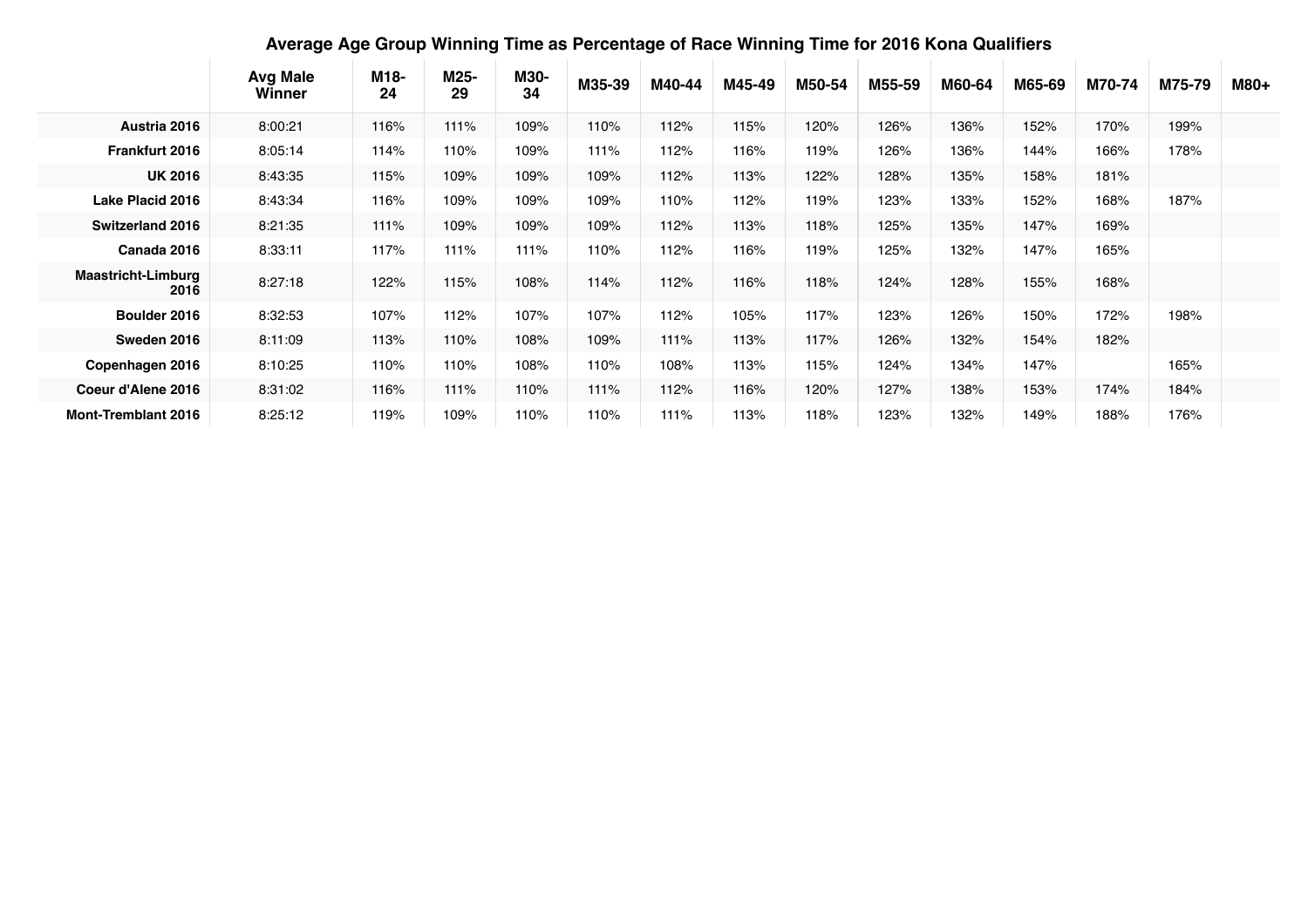# **Average Qualifying Time for 2016 Kona Qualifiers**

|                                   | <b>Avg Male</b><br>Winner | M18-<br>24 | M25-<br>29 | M30-<br>34 | M35-<br>39 | M40-<br>44 | M45-<br>49 | M50-<br>54 | M55-<br>59 | M60-<br>64 | M65-<br>69 | M70-<br>74 | M75-<br>79 | M80+     |
|-----------------------------------|---------------------------|------------|------------|------------|------------|------------|------------|------------|------------|------------|------------|------------|------------|----------|
| <b>Vichy 2015</b>                 | 8:23:49                   | 10:13:44   | 9:29:52    | 9:01:25    | 9:16:06    | 9:23:38    | 9:34:30    | 9:59:11    | 10:43:37   | 11:20:29   | 12:56:52   |            |            |          |
| Muskoka 2015                      | 9:19:28                   | 10:09:42   | 9:33:01    | 9:26:17    | 9:33:08    | 9:49:27    | 9:57:43    | 10:00:26   | 11:01:30   | 12:18:46   | 11:56:34   | 15:05:31   | 15:39:17   |          |
| <b>Wisconsin 2015</b>             | 8:48:13                   | 10:03:13   | 9:52:20    | 9:42:59    | 9:48:49    | 9:54:23    | 10:15:34   | 10:47:22   | 11:11:41   | 12:04:32   | 13:46:46   | 15:05:48   | 16:23:57   |          |
| <b>Wales 2015</b>                 | 9:02:14                   | 10:32:59   | 10:05:21   | 9:57:30    | 10:10:02   | 10:11:12   | 10:33:47   | 10:44:14   | 11:33:56   | 12:18:16   | 14:19:09   |            |            |          |
| Lake Tahoe 2015                   | 9:17:18                   | 10:57:10   | 10:15:25   | 10:06:23   | 10:14:01   | 10:13:16   | 10:21:21   | 11:03:43   | 11:19:50   | 12:23:49   | 14:18:15   | 13:55:10   |            |          |
| Mallorca 2015                     | 8:25:42                   | 9:31:02    | 9:04:30    | 9:07:08    | 9:06:22    | 9:11:52    | 9:28:17    | 9:54:20    | 10:16:30   | 10:59:58   | 12:22:23   | 13:53:09   | 14:47:42   |          |
| Chattanooga 2015                  | 8:10:32                   | 10:21:47   | 9:40:24    | 9:25:36    | 9:28:16    | 9:41:09    | 9:49:42    | 9:57:22    | 10:32:29   | 11:17:03   | 12:59:52   | 15:24:56   | 16:07:03   |          |
| Barcelona 2015                    | 8:03:16                   | 9:09:52    | 8:56:41    | 8:45:32    | 8:52:34    | 8:54:18    | 9:12:05    | 9:27:26    | 9:46:28    | 10:42:11   | 12:00:08   | 13:21:29   |            |          |
| <b>World Championship</b><br>2015 | 8:19:02                   | 9:09:25    | 8:59:04    | 8:59:27    | 8:58:53    | 9:12:40    | 9:23:34    | 9:39:05    | 10:02:04   | 10:46:37   | 11:51:06   | 13:02:12   | 14:56:54   |          |
| Louisville 2015                   | 8:32:37                   | 9:47:03    | 9:45:56    | 9:37:44    | 9:43:02    | 9:49:03    | 10:07:01   | 10:27:32   | 10:52:02   | 11:36:20   | 13:44:02   | 15:06:55   |            |          |
| Maryland 2015                     | 8:44:50                   | 10:09:46   | 9:13:34    | 9:00:48    | 9:15:34    | 9:19:06    | 9:34:52    | 9:56:54    | 10:30:29   | 10:54:35   | 12:02:01   | 12:19:19   | 16:22:13   |          |
| Los Cabos 2015                    | 8:26:31                   | 11:04:30   | 9:56:49    | 9:29:24    | 9:30:37    | 9:51:10    | 9:55:39    | 10:06:08   | 10:22:16   | 11:49:32   | 12:55:38   | 14:39:24   | 16:07:23   |          |
| Florida 2015                      | 8:12:58                   | 9:17:00    | 9:04:10    | 8:57:30    | 9:02:33    | 9:16:48    | 9:25:19    | 9:40:03    | 10:20:19   | 11:02:14   | 11:57:13   | 14:00:35   | 16:08:53   | 14:57:39 |
| Fortaleza 2015                    | 8:30:15                   | 10:16:56   | 9:41:52    | 9:29:38    | 9:58:26    | 10:15:52   | 10:01:58   | 10:52:36   | 11:54:46   | 12:04:40   | 14:39:40   |            |            |          |
| Malaysia 2015                     | 8:41:53                   | 10:51:33   | 9:59:51    | 10:10:26   | 10:11:18   | 10:17:07   | 10:30:32   | 10:34:36   | 11:17:29   | 11:50:35   | 13:28:04   | 15:58:37   | 16:51:55   |          |
| Arizona 2015                      | 8:13:52                   | 9:37:09    | 9:20:08    | 9:21:34    | 9:20:39    | 9:33:14    | 9:49:11    | 10:10:01   | 10:40:03   | 11:42:25   | 12:49:14   | 14:36:55   | 16:15:53   |          |
| Cozumel 2015                      | 8:12:56                   | 9:38:48    | 9:22:02    | 9:08:34    | 9:12:37    | 9:24:33    | 9:43:25    | 9:55:12    | 10:50:03   | 11:25:44   | 12:24:58   | 14:41:33   | 16:41:38   |          |
| Western Australia 2015            | 8:13:36                   | 9:11:07    | 9:06:27    | 9:06:42    | 9:06:55    | 9:18:39    | 9:31:23    | 9:57:52    | 10:21:31   | 10:52:14   | 12:42:23   | 13:33:39   | 15:39:47   |          |
| <b>New Zealand 2016</b>           | 8:22:46                   | 9:33:08    | 9:22:46    | 9:17:48    | 9:26:44    | 9:30:55    | 9:56:17    | 10:13:50   | 10:47:06   | 11:17:48   | 12:47:16   | 13:58:25   | 14:49:27   |          |
| Melbourne 2016                    | 8:01:05                   | 9:27:37    | 9:03:49    | 9:00:20    | 9:01:49    | 9:04:50    | 9:24:35    | 9:25:48    | 9:50:24    | 10:44:33   | 11:57:48   | 13:33:40   | 14:46:40   |          |
| South Africa 2016                 | 8:20:46                   | 10:14:02   | 9:53:12    | 9:46:32    | 9:49:44    | 10:09:27   | 10:25:36   | 10:34:31   | 10:54:15   | 11:44:31   | 12:22:15   | 13:59:00   | 16:25:39   |          |
| Australia 2016                    | 8:27:01                   | 9:31:56    | 9:19:02    | 9:12:22    | 9:16:40    | 9:26:44    | 9:43:55    | 10:05:08   | 10:33:37   | 11:30:51   | 12:26:40   | 14:14:54   | 16:39:11   |          |
| <b>Texas 2016</b>                 | 8:12:10                   | 10:22:49   | 9:29:35    | 9:18:51    | 9:32:11    | 9:44:25    | 9:50:28    | 10:18:52   | 10:52:52   | 11:49:04   | 12:47:10   | 15:25:51   |            |          |
| Lanzarote 2016                    | 8:46:42                   | 9:56:07    | 9:37:18    | 9:40:19    | 9:36:20    | 9:51:03    | 10:08:45   | 10:29:32   | 11:05:43   | 11:38:21   | 13:20:31   | 15:03:06   | 16:43:06   |          |
| Brazil 2016                       | 8:36:37                   | 9:59:37    | 9:45:28    | 9:43:17    | 9:49:31    | 10:01:17   | 10:10:44   | 10:41:22   | 11:12:21   | 11:48:44   | 13:13:48   | 14:44:09   |            |          |
| France 2016                       | 8:30:38                   | 9:54:03    | 9:31:47    | 9:23:36    | 9:23:44    | 9:40:58    | 9:51:42    | 10:13:25   | 10:43:40   | 11:29:17   | 12:59:29   | 13:54:31   |            |          |
| <b>Cairns 2016</b>                | 8:17:45                   | 9:42:19    | 9:11:34    | 9:13:19    | 9:20:47    | 9:31:27    | 9:42:34    | 9:51:21    | 10:25:24   | 11:18:32   | 13:26:45   | 13:49:11   | 16:21:14   |          |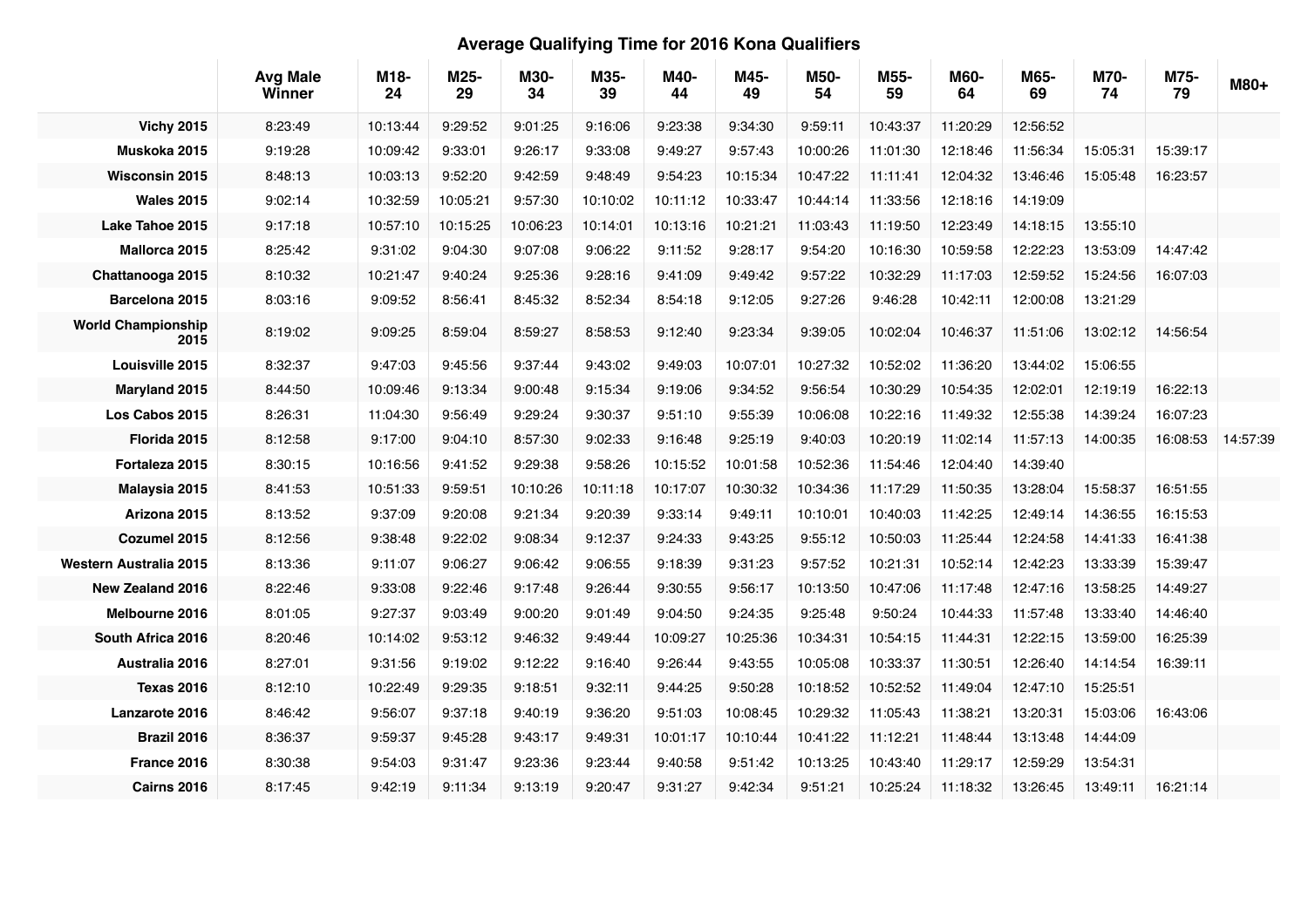# **Average Qualifying Time for 2016 Kona Qualifiers**

|                                   |                    |            |            |            | $\tilde{\phantom{a}}$ |          |          |          |          |          |          |          |          |      |
|-----------------------------------|--------------------|------------|------------|------------|-----------------------|----------|----------|----------|----------|----------|----------|----------|----------|------|
|                                   | Avg Male<br>Winner | M18-<br>24 | M25-<br>29 | M30-<br>34 | M35-39                | M40-44   | M45-49   | M50-54   | M55-59   | M60-64   | M65-69   | M70-74   | M75-79   | M80+ |
| Austria 2016                      | 8:00:21            | 9:19:17    | 8:57:47    | 8:52:37    | 8:57:49               | 9:07:24  | 9:24:57  | 9:46:43  | 10:14:08 | 10:54:46 | 12:08:49 | 13:35:39 | 15:57:08 |      |
| <b>Frankfurt 2016</b>             | 8:05:14            | 9:11:15    | 9:03:08    | 9:04:50    | 9:13:40               | 9:21:54  | 9:40:43  | 9:57:46  | 10:31:01 | 11:09:40 | 11:39:03 | 13:26:15 | 14:23:07 |      |
| <b>UK 2016</b>                    | 8:43:35            | 10:00:10   | 9:49:26    | 9:42:48    | 9:46:02               | 10:07:00 | 10:20:42 | 10:50:49 | 11:12:44 | 11:44:32 | 13:47:01 | 15:48:28 |          |      |
| <b>Lake Placid 2016</b>           | 8:43:34            | 10:05:02   | 9:37:52    | 9:33:41    | 9:39:11               | 9:44:44  | 9:59:53  | 10:31:55 | 10:57:37 | 11:33:57 | 13:18:27 | 14:37:44 | 16:18:37 |      |
| <b>Switzerland 2016</b>           | 8:21:35            | 9:15:10    | 9:12:56    | 9:12:55    | 9:15:08               | 9:29:10  | 9:37:55  | 10:01:03 | 10:32:58 | 11:15:59 | 12:18:38 | 14:06:55 |          |      |
| Canada 2016                       | 8:33:11            | 9:59:19    | 9:36:41    | 9:34:42    | 9:33:08               | 9:46:32  | 10:03:57 | 10:22:37 | 10:48:53 | 11:19:39 | 12:32:04 | 14:07:51 |          |      |
| <b>Maastricht-Limburg</b><br>2016 | 8:27:18            | 10:17:30   | 9:42:53    | 9:22:28    | 9:46:51               | 9:45:22  | 10:03:40 | 10:05:41 | 10:39:38 | 10:49:02 | 13:05:57 | 14:13:37 |          |      |
| Boulder 2016                      | 8:32:53            | 9:10:51    | 9:36:59    | 9:37:28    | 9:16:01               | 9:43:22  | 9:22:56  | 10:14:08 | 10:46:33 | 10:46:03 | 12:51:35 | 14:40:57 | 16:54:03 |      |
| Sweden 2016                       | 8:11:09            | 9:14:24    | 9:03:38    | 8:59:29    | 9:03:05               | 9:15:17  | 9:29:44  | 9:47:51  | 10:23:35 | 10:50:44 | 12:37:16 | 14:53:45 |          |      |
| Copenhagen 2016                   | 8:10:25            | 9:07:39    | 9:04:30    | 8:55:33    | 9:05:12               | 9:00:13  | 9:21:22  | 9:42:32  | 10:09:58 | 10:57:11 | 12:03:11 |          | 13:29:41 |      |
| Coeur d'Alene 2016                | 8:31:02            | 9:50:53    | 9:33:30    | 9:30:40    | 9:35:29               | 9:46:40  | 10:00:15 | 10:23:42 | 11:07:25 | 11:47:23 | 12:59:26 | 14:47:05 | 15:42:01 |      |
| <b>Mont-Tremblant 2016</b>        | 8:25:12            | 10:01:58   | 9:20:37    | 9:28:05    | 9:28:19               | 9:31:03  | 9:41:20  | 10:03:15 | 10:23:13 | 11:09:07 | 12:31:13 | 15:47:31 | 14:46:49 |      |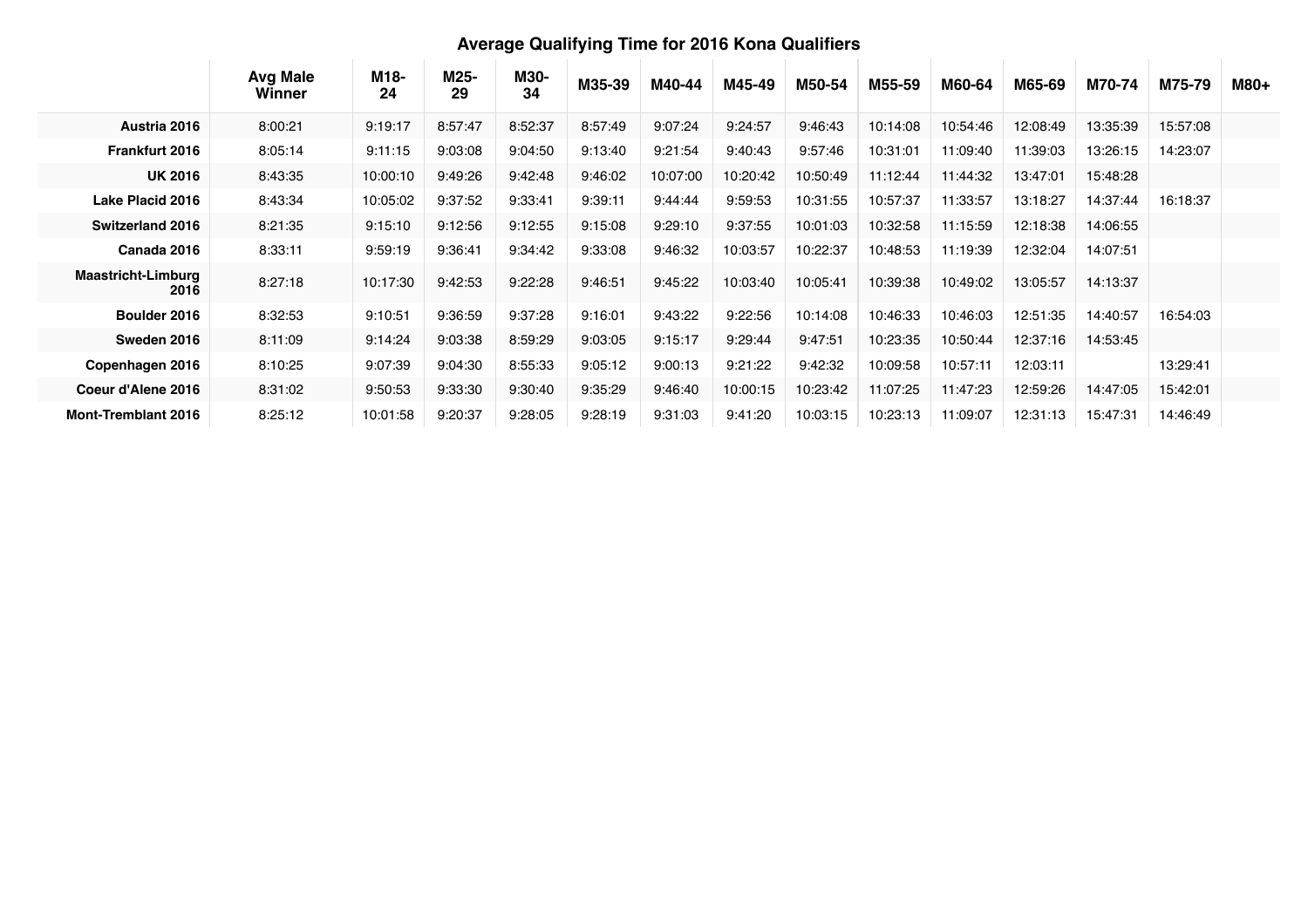#### **Average Qualifying Time as Percentage of Race Winning Time for 2016 Kona Qualifiers**

|                                   | <b>Avg Male</b><br>Winner | M18-<br>24 | M25-<br>29 | M30-<br>34 | M35-<br>39 | M40-<br>44 | M45-<br>49 | M50-<br>54 | M55-<br>59 | M60-<br>64 | M65-<br>69 | M70-74 | M75-79 | M80+ |
|-----------------------------------|---------------------------|------------|------------|------------|------------|------------|------------|------------|------------|------------|------------|--------|--------|------|
| <b>Vichy 2015</b>                 | 8:23:49                   | 122%       | 113%       | 107%       | 110%       | 112%       | 114%       | 119%       | 128%       | 135%       | 154%       |        |        |      |
| Muskoka 2015                      | 9:19:28                   | 109%       | 102%       | 101%       | 102%       | 105%       | 107%       | 107%       | 118%       | 132%       | 128%       | 162%   | 168%   |      |
| Wisconsin 2015                    | 8:48:13                   | 114%       | 112%       | 110%       | 111%       | 113%       | 117%       | 123%       | 127%       | 137%       | 157%       | 171%   | 186%   |      |
| <b>Wales 2015</b>                 | 9:02:14                   | 117%       | 112%       | 110%       | 113%       | 113%       | 117%       | 119%       | 128%       | 136%       | 158%       |        |        |      |
| Lake Tahoe 2015                   | 9:17:18                   | 118%       | 110%       | 109%       | 110%       | 110%       | 111%       | 119%       | 122%       | 133%       | 154%       | 150%   |        |      |
| Mallorca 2015                     | 8:25:42                   | 113%       | 108%       | 108%       | 108%       | 109%       | 112%       | 118%       | 122%       | 131%       | 147%       | 165%   | 176%   |      |
| Chattanooga 2015                  | 8:10:32                   | 127%       | 118%       | 115%       | 116%       | 118%       | 120%       | 122%       | 129%       | 138%       | 159%       | 189%   | 197%   |      |
| Barcelona 2015                    | 8:03:16                   | 114%       | 111%       | 109%       | 110%       | 111%       | 114%       | 117%       | 121%       | 133%       | 149%       | 166%   |        |      |
| <b>World Championship</b><br>2015 | 8:19:02                   | 110%       | 108%       | 108%       | 108%       | 111%       | 113%       | 116%       | 121%       | 130%       | 142%       | 157%   | 180%   |      |
| Louisville 2015                   | 8:32:37                   | 115%       | 114%       | 113%       | 114%       | 115%       | 118%       | 122%       | 127%       | 136%       | 161%       | 177%   |        |      |
| Maryland 2015                     | 8:44:50                   | 116%       | 105%       | 103%       | 106%       | 107%       | 110%       | 114%       | 120%       | 125%       | 138%       | 141%   | 187%   |      |
| Los Cabos 2015                    | 8:26:31                   | 131%       | 118%       | 112%       | 113%       | 117%       | 118%       | 120%       | 123%       | 140%       | 153%       | 174%   | 191%   |      |
| Florida 2015                      | 8:12:58                   | 113%       | 110%       | 109%       | 110%       | 113%       | 115%       | 118%       | 126%       | 134%       | 145%       | 171%   | 197%   | 182% |
| Fortaleza 2015                    | 8:30:15                   | 121%       | 114%       | 112%       | 117%       | 121%       | 118%       | 128%       | 140%       | 142%       | 172%       |        |        |      |
| Malaysia 2015                     | 8:41:53                   | 125%       | 115%       | 117%       | 117%       | 118%       | 121%       | 122%       | 130%       | 136%       | 155%       | 184%   | 194%   |      |
| Arizona 2015                      | 8:13:52                   | 117%       | 113%       | 114%       | 114%       | 116%       | 119%       | 124%       | 130%       | 142%       | 156%       | 178%   | 198%   |      |
| Cozumel 2015                      | 8:12:56                   | 117%       | 114%       | 111%       | 112%       | 115%       | 118%       | 121%       | 132%       | 139%       | 151%       | 179%   | 203%   |      |
| Western Australia 2015            | 8:13:36                   | 112%       | 111%       | 111%       | 111%       | 113%       | 116%       | 121%       | 126%       | 132%       | 154%       | 165%   | 190%   |      |
| <b>New Zealand 2016</b>           | 8:22:46                   | 114%       | 112%       | 111%       | 113%       | 114%       | 119%       | 122%       | 129%       | 135%       | 153%       | 167%   | 177%   |      |
| Melbourne 2016                    | 8:01:05                   | 118%       | 113%       | 112%       | 113%       | 113%       | 117%       | 118%       | 123%       | 134%       | 149%       | 169%   | 184%   |      |
| South Africa 2016                 | 8:20:46                   | 123%       | 118%       | 117%       | 118%       | 122%       | 125%       | 127%       | 131%       | 141%       | 148%       | 168%   | 197%   |      |
| Australia 2016                    | 8:27:01                   | 113%       | 110%       | 109%       | 110%       | 112%       | 115%       | 119%       | 125%       | 136%       | 147%       | 169%   | 197%   |      |
| <b>Texas 2016</b>                 | 8:12:10                   | 127%       | 116%       | 114%       | 116%       | 119%       | 120%       | 126%       | 133%       | 144%       | 156%       | 188%   |        |      |
| Lanzarote 2016                    | 8:46:42                   | 113%       | 110%       | 110%       | 109%       | 112%       | 116%       | 120%       | 126%       | 133%       | 152%       | 171%   | 190%   |      |
| Brazil 2016                       | 8:36:37                   | 116%       | 113%       | 113%       | 114%       | 116%       | 118%       | 124%       | 130%       | 137%       | 154%       | 171%   |        |      |
| France 2016                       | 8:30:38                   | 116%       | 112%       | 110%       | 110%       | 114%       | 116%       | 120%       | 126%       | 135%       | 153%       | 163%   |        |      |
| <b>Cairns 2016</b>                | 8:17:45                   | 117%       | 111%       | 111%       | 113%       | 115%       | 117%       | 119%       | 126%       | 136%       | 162%       | 167%   | 197%   |      |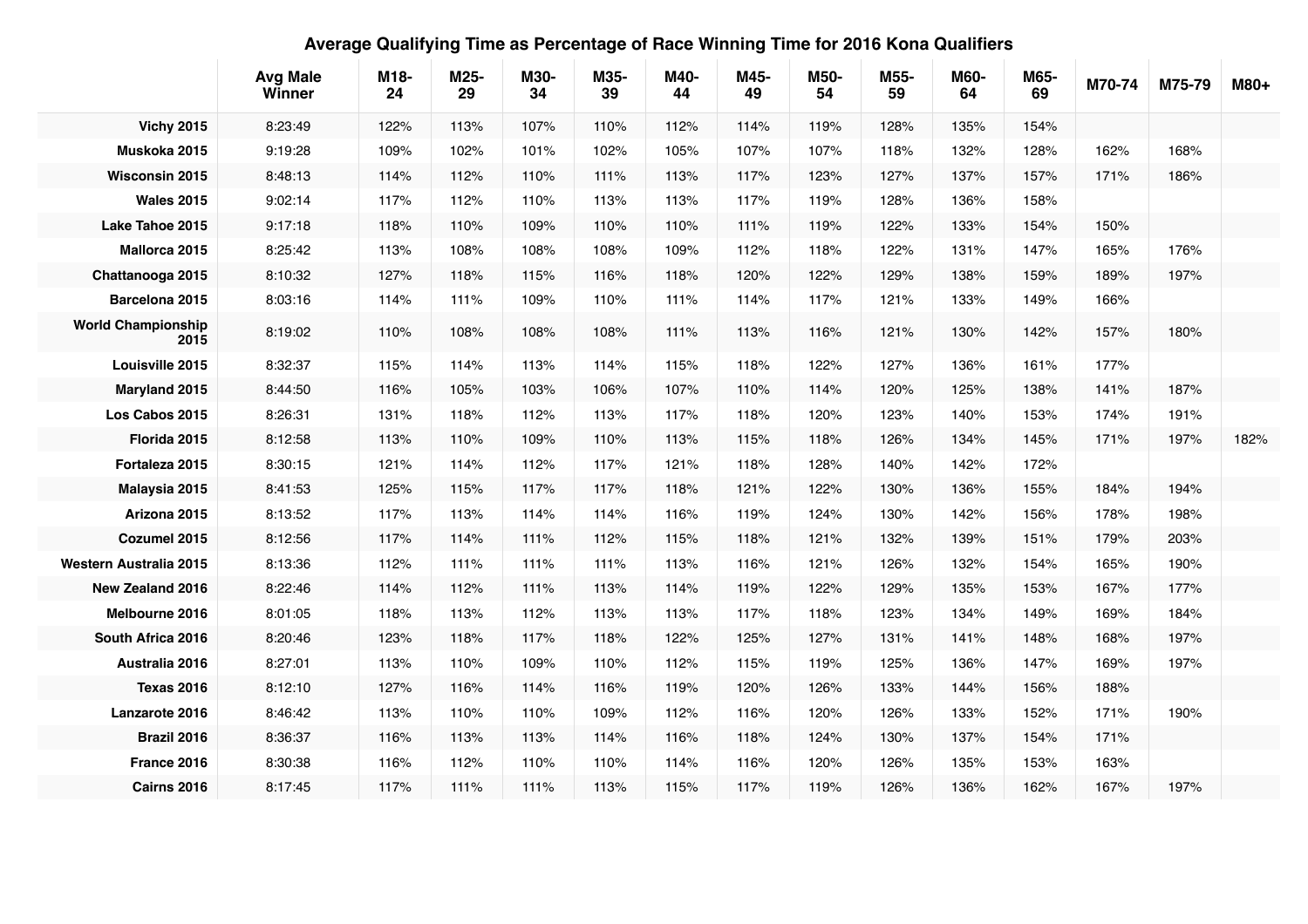# **Average Qualifying Time as Percentage of Race Winning Time for 2016 Kona Qualifiers**

|                                   |                           | $\tilde{\phantom{a}}$ | $\tilde{\phantom{a}}$ |            |        |        |        |        |        |        |        |        |        |      |
|-----------------------------------|---------------------------|-----------------------|-----------------------|------------|--------|--------|--------|--------|--------|--------|--------|--------|--------|------|
|                                   | <b>Avg Male</b><br>Winner | M18-<br>24            | M25-<br>29            | M30-<br>34 | M35-39 | M40-44 | M45-49 | M50-54 | M55-59 | M60-64 | M65-69 | M70-74 | M75-79 | M80+ |
| Austria 2016                      | 8:00:21                   | 116%                  | 112%                  | 111%       | 112%   | 114%   | 118%   | 122%   | 128%   | 136%   | 152%   | 170%   | 199%   |      |
| Frankfurt 2016                    | 8:05:14                   | 114%                  | 112%                  | 112%       | 114%   | 116%   | 120%   | 123%   | 130%   | 138%   | 144%   | 166%   | 178%   |      |
| <b>UK 2016</b>                    | 8:43:35                   | 115%                  | 113%                  | 111%       | 112%   | 116%   | 119%   | 124%   | 128%   | 135%   | 158%   | 181%   |        |      |
| <b>Lake Placid 2016</b>           | 8:43:34                   | 116%                  | 110%                  | 110%       | 111%   | 112%   | 115%   | 121%   | 126%   | 133%   | 152%   | 168%   | 187%   |      |
| <b>Switzerland 2016</b>           | 8:21:35                   | 111%                  | 110%                  | 110%       | 111%   | 113%   | 115%   | 120%   | 126%   | 135%   | 147%   | 169%   |        |      |
| Canada 2016                       | 8:33:11                   | 117%                  | 112%                  | 112%       | 112%   | 114%   | 118%   | 121%   | 126%   | 132%   | 147%   | 165%   |        |      |
| <b>Maastricht-Limburg</b><br>2016 | 8:27:18                   | 122%                  | 115%                  | 111%       | 116%   | 115%   | 119%   | 119%   | 126%   | 128%   | 155%   | 168%   |        |      |
| Boulder 2016                      | 8:32:53                   | 107%                  | 112%                  | 113%       | 108%   | 114%   | 110%   | 120%   | 126%   | 126%   | 150%   | 172%   | 198%   |      |
| Sweden 2016                       | 8:11:09                   | 113%                  | 111%                  | 110%       | 111%   | 113%   | 116%   | 120%   | 127%   | 132%   | 154%   | 182%   |        |      |
| Copenhagen 2016                   | 8:10:25                   | 112%                  | 111%                  | 109%       | 111%   | 110%   | 114%   | 119%   | 124%   | 134%   | 147%   |        | 165%   |      |
| Coeur d'Alene 2016                | 8:31:02                   | 116%                  | 112%                  | 112%       | 113%   | 115%   | 117%   | 122%   | 131%   | 138%   | 153%   | 174%   | 184%   |      |
| <b>Mont-Tremblant 2016</b>        | 8:25:12                   | 119%                  | 111%                  | 112%       | 112%   | 113%   | 115%   | 119%   | 123%   | 132%   | 149%   | 188%   | 176%   |      |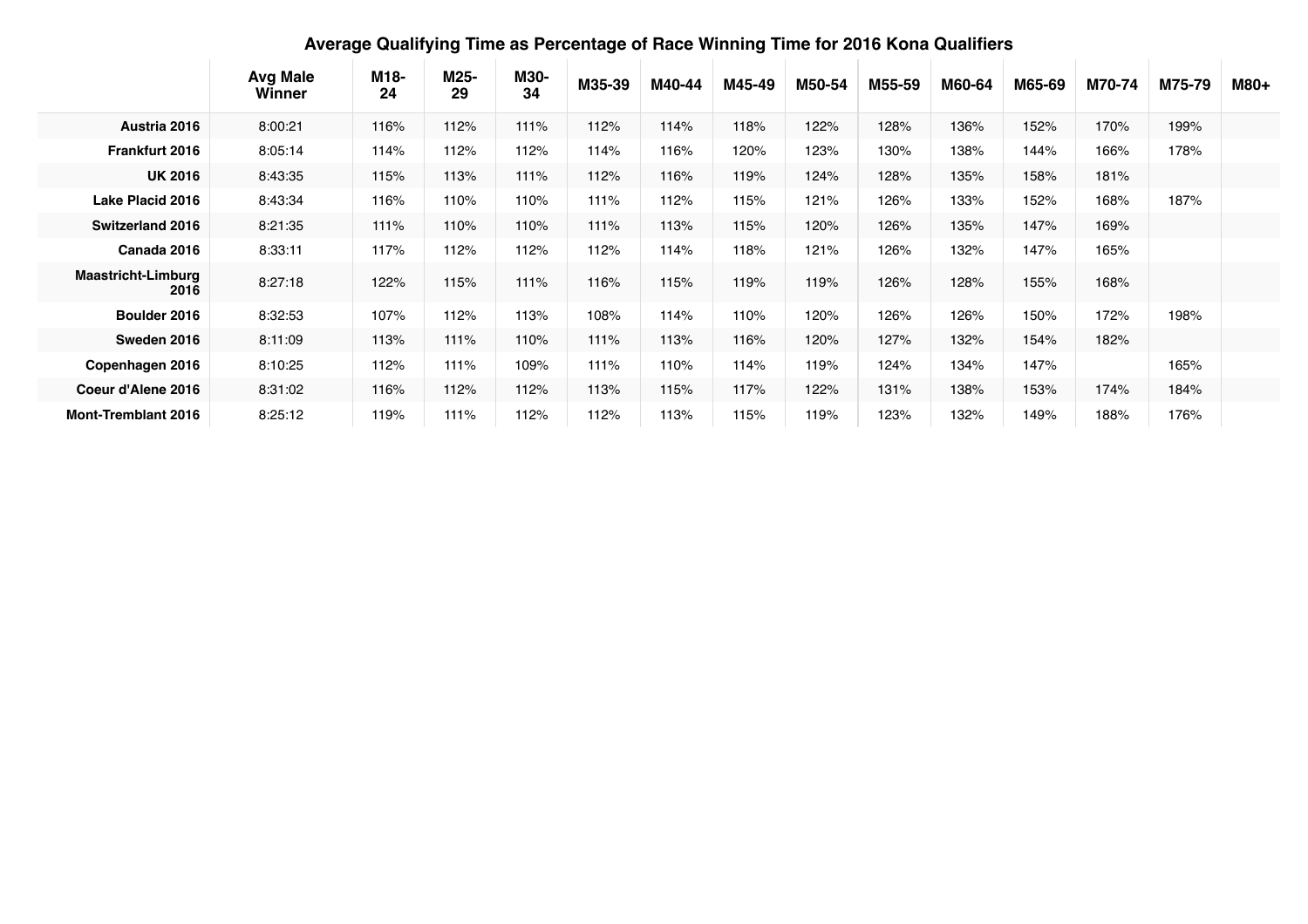#### **Average Final Qualifying Time for 2016 Kona Qualifiers**

|                                   | <b>Avg Male</b><br>Winner | M18-<br>24 | M25-<br>29 | M30-<br>34 | M35-<br>39 | M40-<br>44 | M45-<br>49 | M50-<br>54 | M55-<br>59 | M60-<br>64 | M65-<br>69 | M70-<br>74 | M75-<br>79 | M80+     |
|-----------------------------------|---------------------------|------------|------------|------------|------------|------------|------------|------------|------------|------------|------------|------------|------------|----------|
| <b>Vichy 2015</b>                 | 8:23:49                   | 10:13:44   | 9:34:53    | 9:04:16    | 9:33:51    | 9:35:01    | 9:53:40    | 10:08:10   | 10:46:34   | 11:20:29   | 12:56:52   |            |            |          |
| Muskoka 2015                      | 9:19:28                   | 10:17:49   | 9:41:26    | 9:30:44    | 9:42:43    | 9:59:48    | 10:10:33   | 10:06:54   | 11:18:51   | 12:23:11   | 11:56:34   | 15:05:31   | 15:39:17   |          |
| Wisconsin 2015                    | 8:48:13                   | 10:12:45   | 9:59:39    | 9:53:21    | 10:01:03   | 10:09:25   | 10:30:54   | 10:59:23   | 11:22:55   | 12:04:32   | 13:46:46   | 15:05:48   | 16:23:57   |          |
| <b>Wales 2015</b>                 | 9:02:14                   | 10:44:14   | 10:18:26   | 10:11:14   | 10:23:15   | 10:25:17   | 10:47:17   | 10:56:20   | 11:52:36   | 12:18:16   | 14:19:09   |            |            |          |
| Lake Tahoe 2015                   | 9:17:18                   | 11:12:37   | 10:18:07   | 10:18:30   | 10:26:14   | 10:26:28   | 10:31:02   | 11:11:15   | 11:36:37   | 12:46:06   | 14:18:15   | 13:55:10   |            |          |
| Mallorca 2015                     | 8:25:42                   | 9:31:02    | 9:13:23    | 9:15:17    | 9:15:12    | 9:19:05    | 9:36:48    | 9:57:49    | 10:23:37   | 10:59:58   | 12:22:23   | 13:53:09   | 14:47:42   |          |
| Chattanooga 2015                  | 8:10:32                   | 10:21:47   | 9:52:55    | 9:33:04    | 9:39:32    | 9:50:21    | 9:54:54    | 10:02:41   | 10:50:11   | 11:31:48   | 12:59:52   | 15:24:56   | 16:07:03   |          |
| Barcelona 2015                    | 8:03:16                   | 9:09:52    | 9:04:35    | 8:48:40    | 8:57:56    | 9:01:28    | 9:19:00    | 9:35:04    | 9:57:26    | 10:42:11   | 12:00:08   | 13:21:29   |            |          |
| <b>World Championship</b><br>2015 | 8:19:02                   | 9:09:25    | 8:59:04    | 8:59:27    | 8:58:53    | 9:17:28    | 9:27:54    | 9:39:05    | 10:02:04   | 10:46:37   | 11:51:06   | 13:02:12   | 14:56:54   |          |
| Louisville 2015                   | 8:32:37                   | 9:47:03    | 9:53:22    | 9:45:59    | 9:55:29    | 10:02:49   | 10:26:06   | 10:37:36   | 11:00:28   | 11:36:20   | 13:44:02   | 15:06:55   |            |          |
| Maryland 2015                     | 8:44:50                   | 10:09:46   | 9:24:35    | 9:07:40    | 9:25:22    | 9:31:27    | 9:53:05    | 10:07:45   | 10:34:07   | 11:08:03   | 12:02:01   | 12:19:19   | 16:22:13   |          |
| Los Cabos 2015                    | 8:26:31                   | 11:04:30   | 10:04:14   | 9:38:41    | 9:39:17    | 10:02:07   | 10:09:46   | 10:14:22   | 10:41:51   | 12:02:09   | 12:55:38   | 14:39:24   | 16:07:23   |          |
| Florida 2015                      | 8:12:58                   | 9:17:00    | 9:08:40    | 9:04:31    | 9:08:48    | 9:24:47    | 9:33:45    | 9:51:43    | 10:35:14   | 11:11:37   | 11:57:13   | 14:00:35   | 16:08:53   | 14:57:39 |
| Fortaleza 2015                    | 8:30:15                   | 10:16:56   | 9:54:51    | 9:47:37    | 10:05:54   | 10:30:01   | 10:10:19   | 10:57:42   | 12:12:29   | 12:04:40   | 14:39:40   |            |            |          |
| Malaysia 2015                     | 8:41:53                   | 10:51:33   | 10:13:53   | 10:14:54   | 10:25:07   | 10:22:48   | 10:59:13   | 10:39:12   | 11:48:50   | 11:50:35   | 13:28:04   | 15:58:37   | 16:51:55   |          |
| Arizona 2015                      | 8:13:52                   | 9:37:09    | 9:24:41    | 9:26:47    | 9:26:32    | 9:44:43    | 9:59:48    | 10:23:43   | 10:49:22   | 11:52:01   | 12:49:14   | 14:36:55   | 16:15:53   |          |
| Cozumel 2015                      | 8:12:56                   | 9:38:48    | 9:30:19    | 9:20:47    | 9:24:29    | 9:39:57    | 9:50:34    | 10:00:32   | 10:57:34   | 11:25:44   | 12:24:58   | 14:41:33   | 16:41:38   |          |
| <b>Western Australia 2015</b>     | 8:13:36                   | 9:11:07    | 9:09:48    | 9:12:39    | 9:14:31    | 9:30:17    | 9:42:57    | 10:15:07   | 10:32:58   | 10:52:14   | 12:42:23   | 13:33:39   | 15:39:47   |          |
| <b>New Zealand 2016</b>           | 8:22:46                   | 9:33:08    | 9:27:06    | 9:21:27    | 9:31:23    | 9:45:07    | 10:08:03   | 10:26:14   | 10:56:25   | 11:17:48   | 12:47:16   | 13:58:25   | 14:49:27   |          |
| Melbourne 2016                    | 8:01:05                   | 9:32:30    | 9:14:22    | 9:09:24    | 9:09:23    | 9:19:54    | 9:33:29    | 9:45:31    | 10:02:34   | 10:54:30   | 11:57:48   | 13:33:40   | 14:46:40   |          |
| South Africa 2016                 | 8:20:46                   | 10:24:22   | 10:14:29   | 10:03:23   | 10:10:53   | 10:31:28   | 10:43:43   | 10:51:06   | 11:09:45   | 11:59:48   | 12:22:15   | 13:59:00   | 16:25:39   |          |
| Australia 2016                    | 8:27:01                   | 9:31:56    | 9:24:15    | 9:21:37    | 9:25:02    | 9:35:13    | 9:54:08    | 10:15:26   | 10:45:54   | 11:30:51   | 12:26:40   | 14:14:54   | 16:39:11   |          |
| <b>Texas 2016</b>                 | 8:12:10                   | 10:30:00   | 9:46:26    | 9:38:13    | 9:49:00    | 10:03:47   | 10:11:20   | 10:40:44   | 11:14:27   | 12:10:37   | 12:47:10   | 15:25:51   |            |          |
| Lanzarote 2016                    | 8:46:42                   | 9:56:07    | 9:41:56    | 9:46:25    | 9:47:33    | 9:59:33    | 10:18:54   | 10:41:29   | 11:16:42   | 11:38:21   | 13:20:31   | 15:03:06   | 16:43:06   |          |
| Brazil 2016                       | 8:36:37                   | 10:04:00   | 9:55:27    | 9:53:26    | 10:01:42   | 10:17:35   | 10:21:46   | 11:01:14   | 11:28:16   | 12:00:36   | 13:13:48   | 14:44:09   |            |          |
| France 2016                       | 8:30:38                   | 9:54:03    | 9:40:47    | 9:31:25    | 9:32:20    | 9:53:18    | 10:01:11   | 10:26:34   | 10:57:45   | 11:29:17   | 12:59:29   | 13:54:31   |            |          |
| <b>Cairns 2016</b>                | 8:17:45                   | 9:42:19    | 9:20:24    | 9:19:50    | 9:29:15    | 9:42:14    | 9:48:16    | 10:00:40   | 10:34:45   | 11:30:26   | 13:26:45   | 13:49:11   | 16:21:14   |          |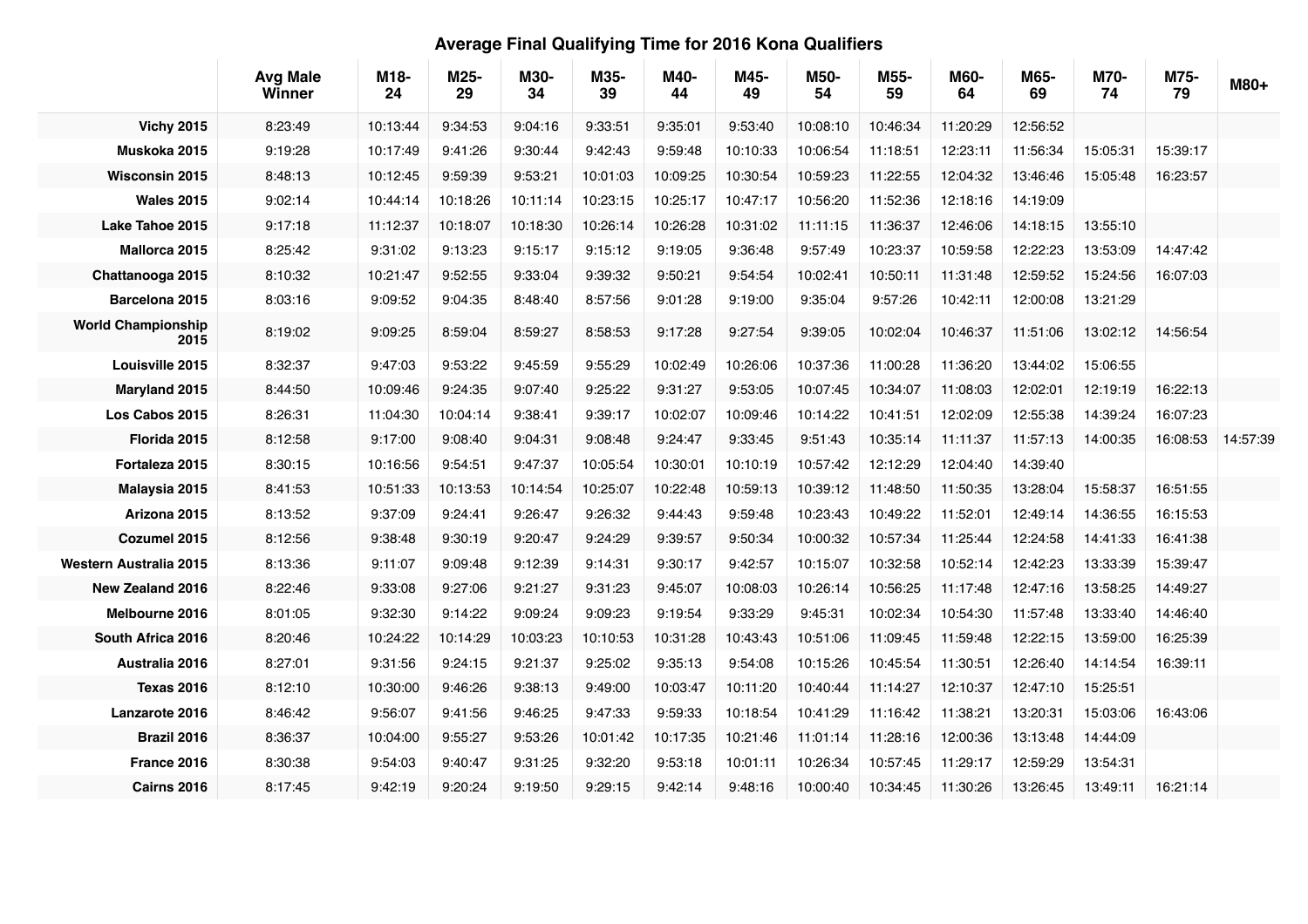# **Average Final Qualifying Time for 2016 Kona Qualifiers**

|                                   | <b>Avg Male</b><br>Winner | M18-<br>24 | M25-<br>29 | M30-<br>34 | M35-39  | M40-44   | M45-49   | M50-54   | M55-59   | M60-64   | M65-69   | M70-74   | M75-79   | M80+ |
|-----------------------------------|---------------------------|------------|------------|------------|---------|----------|----------|----------|----------|----------|----------|----------|----------|------|
| Austria 2016                      | 8:00:21                   | 9:19:17    | 9:02:37    | 8:59:14    | 9:04:53 | 9:16:31  | 9:32:55  | 9:54:27  | 10:23:55 | 10:54:46 | 12:08:49 | 13:35:39 | 15:57:08 |      |
| <b>Frankfurt 2016</b>             | 8:05:14                   | 9:11:15    | 9:09:55    | 9:13:27    | 9:22:49 | 9:32:53  | 9:52:14  | 10:11:12 | 10:47:21 | 11:21:21 | 11:39:03 | 13:26:15 | 14:23:07 |      |
| <b>UK 2016</b>                    | 8:43:35                   | 10:00:10   | 10:02:39   | 9:53:05    | 9:55:53 | 10:20:10 | 10:38:35 | 11:02:34 | 11:12:44 | 11:44:32 | 13:47:01 | 15:48:28 |          |      |
| Lake Placid 2016                  | 8:43:34                   | 10:05:02   | 9:43:36    | 9:38:51    | 9:44:23 | 9:52:26  | 10:10:48 | 10:39:41 | 11:08:45 | 11:33:57 | 13:18:27 | 14:37:44 | 16:18:37 |      |
| Switzerland 2016                  | 8:21:35                   | 9:15:10    | 9:19:36    | 9:18:10    | 9:21:47 | 9:36:33  | 9:45:35  | 10:09:40 | 10:41:09 | 11:15:59 | 12:18:38 | 14:06:55 |          |      |
| Canada 2016                       | 8:33:11                   | 9:59:19    | 9:42:58    | 9:41:54    | 9:40:51 | 9:54:52  | 10:12:06 | 10:31:53 | 10:55:49 | 11:19:39 | 12:32:04 | 14:07:51 |          |      |
| <b>Maastricht-Limburg</b><br>2016 | 8:27:18                   | 10:17:30   | 9:44:27    | 9:33:59    | 9:52:30 | 9:54:22  | 10:11:04 | 10:16:36 | 10:50:22 | 10:49:02 | 13:05:57 | 14:13:37 |          |      |
| Boulder 2016                      | 8:32:53                   | 9:10:51    | 9:40:57    | 9:53:12    | 9:22:59 | 9:52:30  | 9:37:15  | 10:24:13 | 11:02:44 | 10:46:03 | 12:51:35 | 14:40:57 | 16:54:03 |      |
| Sweden 2016                       | 8:11:09                   | 9:14:24    | 9:06:45    | 9:05:15    | 9:12:10 | 9:24:43  | 9:40:11  | 9:57:40  | 10:28:18 | 10:50:44 | 12:37:16 | 14:53:45 |          |      |
| Copenhagen 2016                   | 8:10:25                   | 9:16:44    | 9:07:42    | 9:02:47    | 9:12:07 | 9:10:52  | 9:31:21  | 9:53:40  | 10:09:58 | 10:57:11 | 12:03:11 |          | 13:29:41 |      |
| Coeur d'Alene 2016                | 8:31:02                   | 9:50:53    | 9:37:25    | 9:36:37    | 9:41:29 | 9:55:09  | 10:08:32 | 10:31:46 | 11:24:22 | 11:47:23 | 12:59:26 | 14:47:05 | 15:42:01 |      |
| <b>Mont-Tremblant 2016</b>        | 8:25:12                   | 10:01:58   | 9:28:43    | 9:35:38    | 9:34:53 | 9:37:11  | 9:54:37  | 10:09:06 | 10:27:07 | 11:09:07 | 12:31:13 | 15:47:31 | 14:46:49 |      |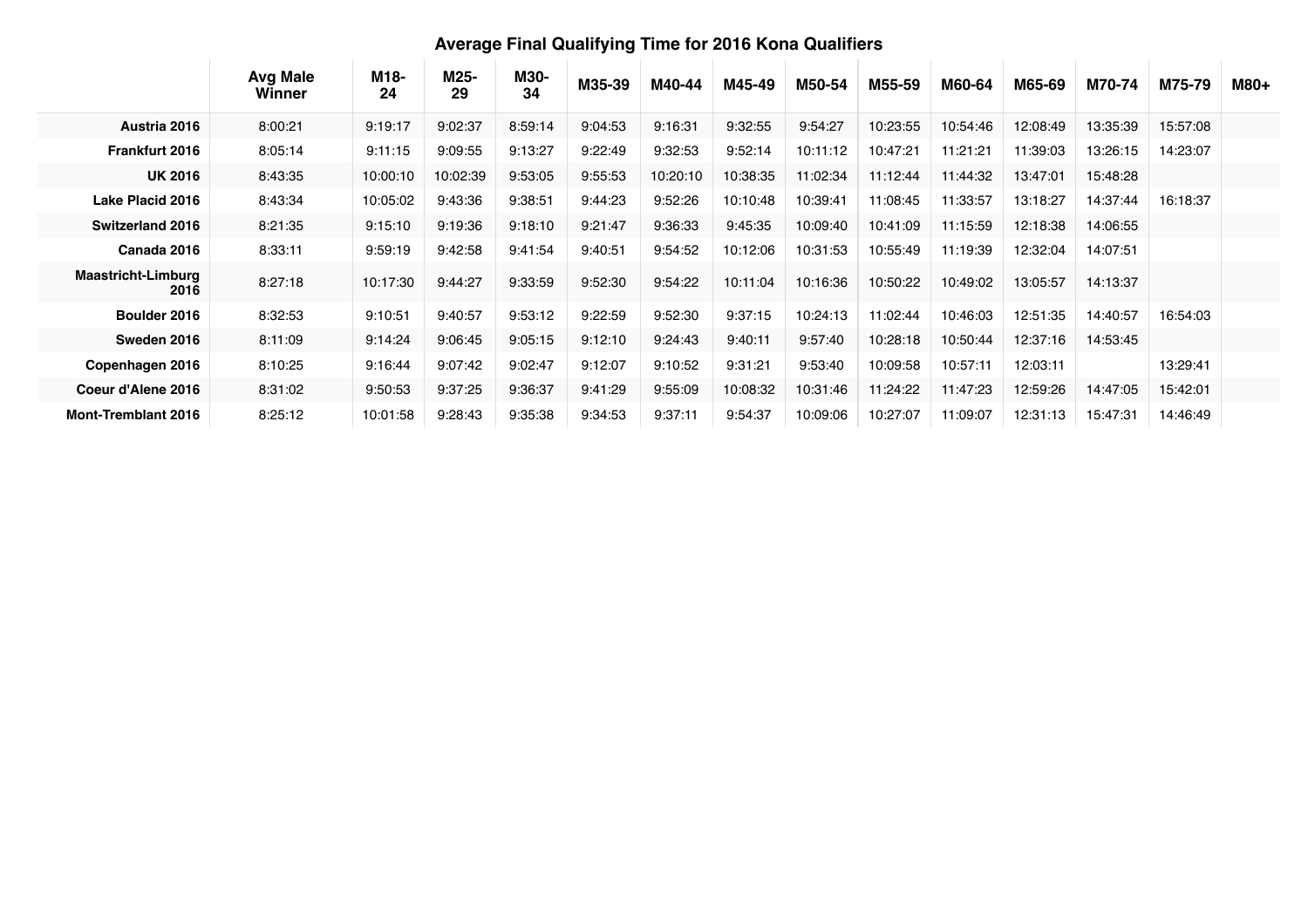#### **Average Final Qualifying Time as Percentage of Race Winning Time for 2016 Kona Qualifiers**

|                                   | <b>Avg Male</b><br>Winner | M18-<br>24 | M25-<br>29 | M30-<br>34 | M35-<br>39 | M40-<br>44 | M45-<br>49 | M50-<br>54 | M55-<br>59 | M60-<br>64 | M65-<br>69 | M70-74 | M75-79 | M80+ |
|-----------------------------------|---------------------------|------------|------------|------------|------------|------------|------------|------------|------------|------------|------------|--------|--------|------|
| <b>Vichy 2015</b>                 | 8:23:49                   | 122%       | 114%       | 108%       | 114%       | 114%       | 118%       | 121%       | 128%       | 135%       | 154%       |        |        |      |
| Muskoka 2015                      | 9:19:28                   | 110%       | 104%       | 102%       | 104%       | 107%       | 109%       | 108%       | 121%       | 133%       | 128%       | 162%   | 168%   |      |
| Wisconsin 2015                    | 8:48:13                   | 116%       | 114%       | 112%       | 114%       | 115%       | 119%       | 125%       | 129%       | 137%       | 157%       | 171%   | 186%   |      |
| <b>Wales 2015</b>                 | 9:02:14                   | 119%       | 114%       | 113%       | 115%       | 115%       | 119%       | 121%       | 131%       | 136%       | 158%       |        |        |      |
| Lake Tahoe 2015                   | 9:17:18                   | 121%       | 111%       | 111%       | 112%       | 112%       | 113%       | 120%       | 125%       | 137%       | 154%       | 150%   |        |      |
| Mallorca 2015                     | 8:25:42                   | 113%       | 109%       | 110%       | 110%       | 111%       | 114%       | 118%       | 123%       | 131%       | 147%       | 165%   | 176%   |      |
| Chattanooga 2015                  | 8:10:32                   | 127%       | 121%       | 117%       | 118%       | 120%       | 121%       | 123%       | 133%       | 141%       | 159%       | 189%   | 197%   |      |
| Barcelona 2015                    | 8:03:16                   | 114%       | 113%       | 109%       | 111%       | 112%       | 116%       | 119%       | 124%       | 133%       | 149%       | 166%   |        |      |
| <b>World Championship</b><br>2015 | 8:19:02                   | 110%       | 108%       | 108%       | 108%       | 112%       | 114%       | 116%       | 121%       | 130%       | 142%       | 157%   | 180%   |      |
| Louisville 2015                   | 8:32:37                   | 115%       | 116%       | 114%       | 116%       | 118%       | 122%       | 124%       | 129%       | 136%       | 161%       | 177%   |        |      |
| Maryland 2015                     | 8:44:50                   | 116%       | 108%       | 104%       | 108%       | 109%       | 113%       | 116%       | 121%       | 127%       | 138%       | 141%   | 187%   |      |
| Los Cabos 2015                    | 8:26:31                   | 131%       | 119%       | 114%       | 114%       | 119%       | 120%       | 121%       | 127%       | 143%       | 153%       | 174%   | 191%   |      |
| Florida 2015                      | 8:12:58                   | 113%       | 111%       | 110%       | 111%       | 115%       | 116%       | 120%       | 129%       | 136%       | 145%       | 171%   | 197%   | 182% |
| Fortaleza 2015                    | 8:30:15                   | 121%       | 117%       | 115%       | 119%       | 123%       | 120%       | 129%       | 144%       | 142%       | 172%       |        |        |      |
| Malaysia 2015                     | 8:41:53                   | 125%       | 118%       | 118%       | 120%       | 119%       | 126%       | 122%       | 136%       | 136%       | 155%       | 184%   | 194%   |      |
| Arizona 2015                      | 8:13:52                   | 117%       | 114%       | 115%       | 115%       | 118%       | 121%       | 126%       | 131%       | 144%       | 156%       | 178%   | 198%   |      |
| Cozumel 2015                      | 8:12:56                   | 117%       | 116%       | 114%       | 115%       | 118%       | 120%       | 122%       | 133%       | 139%       | 151%       | 179%   | 203%   |      |
| <b>Western Australia 2015</b>     | 8:13:36                   | 112%       | 111%       | 112%       | 112%       | 116%       | 118%       | 125%       | 128%       | 132%       | 154%       | 165%   | 190%   |      |
| <b>New Zealand 2016</b>           | 8:22:46                   | 114%       | 113%       | 112%       | 114%       | 116%       | 121%       | 125%       | 131%       | 135%       | 153%       | 167%   | 177%   |      |
| Melbourne 2016                    | 8:01:05                   | 119%       | 115%       | 114%       | 114%       | 116%       | 119%       | 122%       | 125%       | 136%       | 149%       | 169%   | 184%   |      |
| South Africa 2016                 | 8:20:46                   | 125%       | 123%       | 120%       | 122%       | 126%       | 129%       | 130%       | 134%       | 144%       | 148%       | 168%   | 197%   |      |
| Australia 2016                    | 8:27:01                   | 113%       | 111%       | 111%       | 111%       | 113%       | 117%       | 121%       | 127%       | 136%       | 147%       | 169%   | 197%   |      |
| <b>Texas 2016</b>                 | 8:12:10                   | 128%       | 119%       | 117%       | 120%       | 123%       | 124%       | 130%       | 137%       | 148%       | 156%       | 188%   |        |      |
| Lanzarote 2016                    | 8:46:42                   | 113%       | 110%       | 111%       | 112%       | 114%       | 118%       | 122%       | 128%       | 133%       | 152%       | 171%   | 190%   |      |
| Brazil 2016                       | 8:36:37                   | 117%       | 115%       | 115%       | 116%       | 120%       | 120%       | 128%       | 133%       | 139%       | 154%       | 171%   |        |      |
| France 2016                       | 8:30:38                   | 116%       | 114%       | 112%       | 112%       | 116%       | 118%       | 123%       | 129%       | 135%       | 153%       | 163%   |        |      |
| <b>Cairns 2016</b>                | 8:17:45                   | 117%       | 113%       | 112%       | 114%       | 117%       | 118%       | 121%       | 128%       | 139%       | 162%       | 167%   | 197%   |      |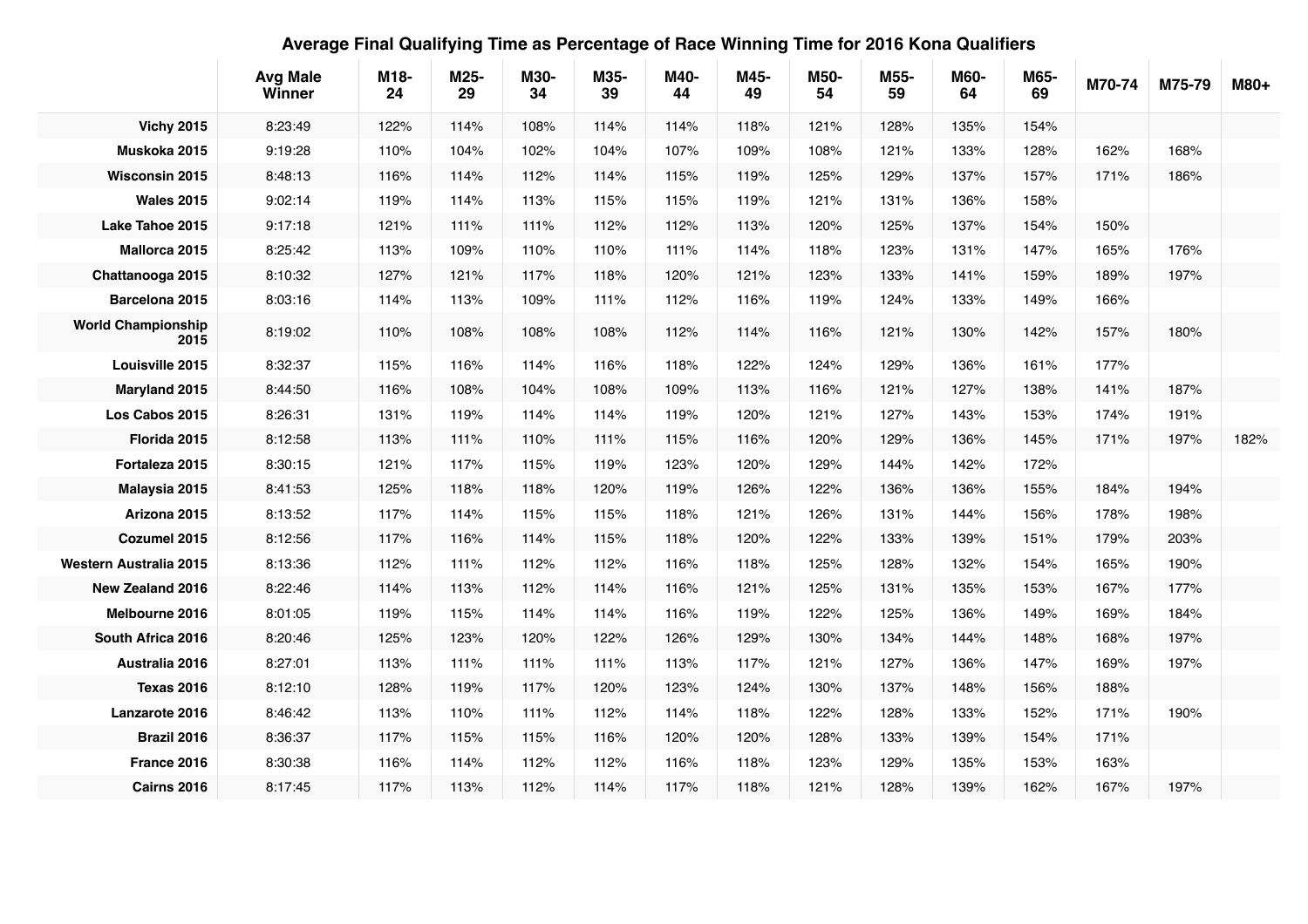#### **Average Final Qualifying Time as Percentage of Race Winning Time for 2016 Kona Qualifiers**

|                                   | <b>Avg Male</b><br>Winner | M18-<br>24 | M25-<br>29 | M30-<br>34 | M35-39 | M40-44 | M45-49 | M50-54 | M55-59 | M60-64 | M65-69 | M70-74 | M75-79 | M80+ |
|-----------------------------------|---------------------------|------------|------------|------------|--------|--------|--------|--------|--------|--------|--------|--------|--------|------|
| Austria 2016                      | 8:00:21                   | 116%       | 113%       | 112%       | 113%   | 116%   | 119%   | 124%   | 130%   | 136%   | 152%   | 170%   | 199%   |      |
| <b>Frankfurt 2016</b>             | 8:05:14                   | 114%       | 113%       | 114%       | 116%   | 118%   | 122%   | 126%   | 133%   | 140%   | 144%   | 166%   | 178%   |      |
| <b>UK 2016</b>                    | 8:43:35                   | 115%       | 115%       | 113%       | 114%   | 118%   | 122%   | 127%   | 128%   | 135%   | 158%   | 181%   |        |      |
| Lake Placid 2016                  | 8:43:34                   | 116%       | 111%       | 111%       | 112%   | 113%   | 117%   | 122%   | 128%   | 133%   | 152%   | 168%   | 187%   |      |
| Switzerland 2016                  | 8:21:35                   | 111%       | 112%       | 111%       | 112%   | 115%   | 117%   | 122%   | 128%   | 135%   | 147%   | 169%   |        |      |
| Canada 2016                       | 8:33:11                   | 117%       | 114%       | 113%       | 113%   | 116%   | 119%   | 123%   | 128%   | 132%   | 147%   | 165%   |        |      |
| <b>Maastricht-Limburg</b><br>2016 | 8:27:18                   | 122%       | 115%       | 113%       | 117%   | 117%   | 120%   | 122%   | 128%   | 128%   | 155%   | 168%   |        |      |
| Boulder 2016                      | 8:32:53                   | 107%       | 113%       | 116%       | 110%   | 116%   | 113%   | 122%   | 129%   | 126%   | 150%   | 172%   | 198%   |      |
| Sweden 2016                       | 8:11:09                   | 113%       | 111%       | 111%       | 112%   | 115%   | 118%   | 122%   | 128%   | 132%   | 154%   | 182%   |        |      |
| Copenhagen 2016                   | 8:10:25                   | 114%       | 112%       | 111%       | 113%   | 112%   | 117%   | 121%   | 124%   | 134%   | 147%   |        | 165%   |      |
| Coeur d'Alene 2016                | 8:31:02                   | 116%       | 113%       | 113%       | 114%   | 116%   | 119%   | 124%   | 134%   | 138%   | 153%   | 174%   | 184%   |      |
| <b>Mont-Tremblant 2016</b>        | 8:25:12                   | 119%       | 113%       | 114%       | 114%   | 114%   | 118%   | 121%   | 124%   | 132%   | 149%   | 188%   | 176%   |      |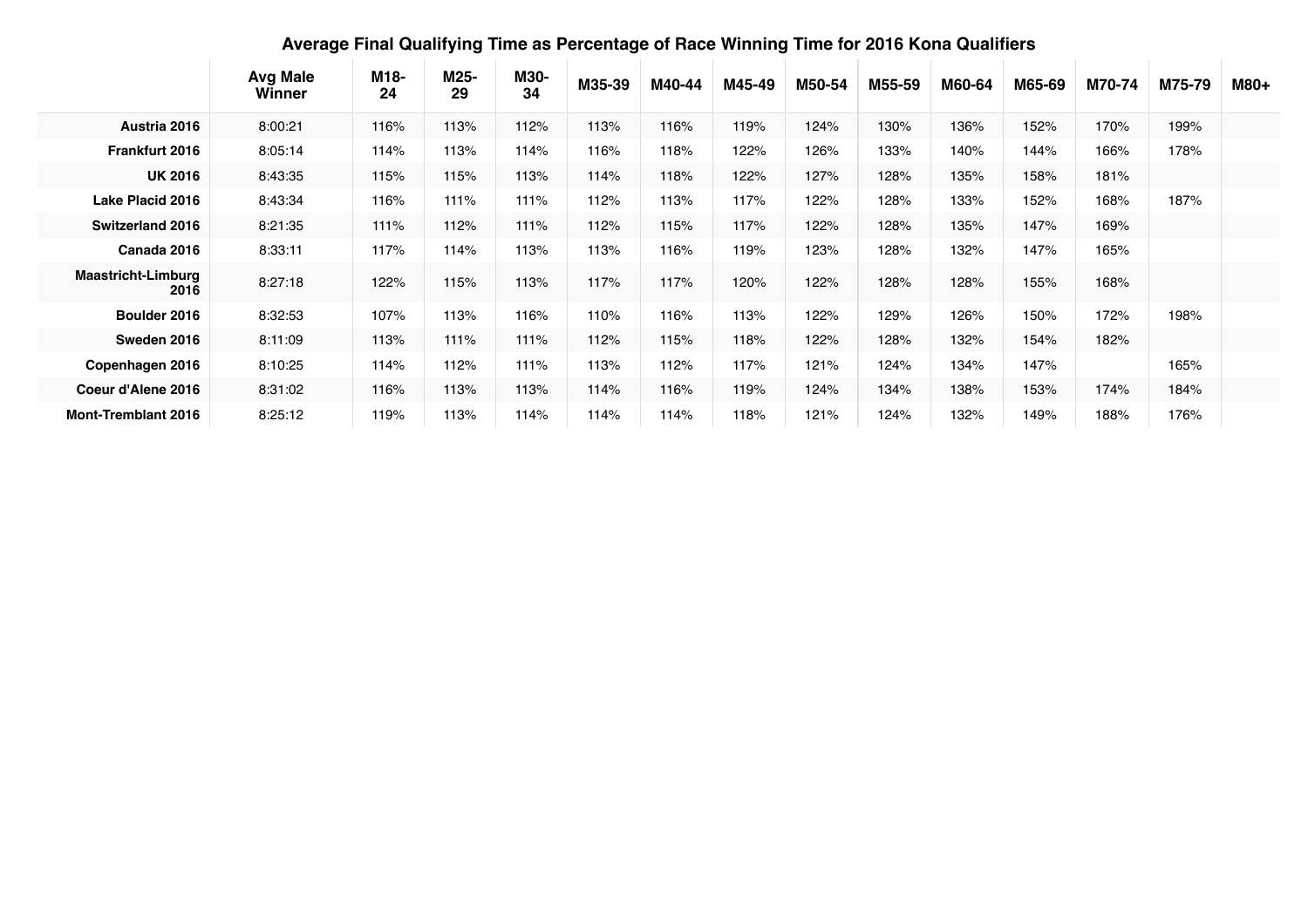# **Average Qualifying Range for 2016 Kona Qualifiers**

|                                   | <b>Avg Male</b><br>Winner | M18-<br>24 | M25-<br>29 | M30-<br>34 | M35-<br>39 | M40-<br>44 | M45-<br>49 | M50-<br>54 | M55-<br>59 | M60-<br>64 | M65-<br>69 | M70-74  | M75-79  | M80+    |
|-----------------------------------|---------------------------|------------|------------|------------|------------|------------|------------|------------|------------|------------|------------|---------|---------|---------|
| <b>Vichy 2015</b>                 | 8:23:49                   | 0:00:00    | 0:11:58    | 0:05:38    | 0:41:09    | 0:26:06    | 0:30:59    | 0:27:32    | 0:05:53    | 0:00:00    | 0:00:00    |         |         |         |
| Muskoka 2015                      | 9:19:28                   | 0:16:14    | 0:21:58    | 0:09:25    | 0:22:15    | 0:28:16    | 0:20:50    | 0:16:08    | 0:49:51    | 0:08:49    | 0:00:00    | 0:00:00 | 0:00:00 |         |
| <b>Wisconsin 2015</b>             | 8:48:13                   | 0:19:03    | 0:15:09    | 0:25:22    | 0:28:51    | 0:35:15    | 0:35:56    | 0:29:09    | 0:22:28    | 0:00:00    | 0:00:00    | 0:00:00 | 0:00:00 |         |
| <b>Wales 2015</b>                 | 9:02:14                   | 0:22:28    | 0:27:13    | 0:33:47    | 0:38:41    | 0:34:09    | 0:30:20    | 0:29:04    | 0:37:21    | 0:00:00    | 0:00:00    |         |         |         |
| Lake Tahoe 2015                   | 9:17:18                   | 0:30:53    | 0:06:56    | 0:24:16    | 0:29:54    | 0:40:37    | 0:22:28    | 0:21:07    | 0:33:33    | 0:44:33    | 0:00:00    | 0:00:00 |         |         |
| Mallorca 2015                     | 8:25:42                   | 0:00:00    | 0:16:09    | 0:20:37    | 0:17:42    | 0:15:06    | 0:24:24    | 0:07:01    | 0:14:13    | 0:00:00    | 0:00:00    | 0:00:00 | 0:00:00 |         |
| Chattanooga 2015                  | 8:10:32                   | 0:00:00    | 0:25:03    | 0:15:07    | 0:27:01    | 0:26:47    | 0:13:23    | 0:12:11    | 0:35:23    | 0:29:30    | 0:00:00    | 0:00:00 | 0:00:00 |         |
| Barcelona 2015                    | 8:03:16                   | 0:00:00    | 0:15:46    | 0:07:33    | 0:12:32    | 0:13:42    | 0:13:31    | 0:13:05    | 0:21:57    | 0:00:00    | 0:00:00    | 0:00:00 |         |         |
| <b>World Championship</b><br>2015 | 8:19:02                   | 0:00:00    | 0:00:00    | 0:00:00    | 0:00:00    | 0:09:36    | 0:08:38    | 0:00:00    | 0:00:00    | 0:00:00    | 0:00:00    | 0:00:00 | 0:00:00 |         |
| Louisville 2015                   | 8:32:37                   | 0:00:00    | 0:16:48    | 0:19:22    | 0:29:19    | 0:33:16    | 0:46:21    | 0:24:11    | 0:16:50    | 0:00:00    | 0:00:00    | 0:00:00 |         |         |
| Maryland 2015                     | 8:44:50                   | 0:00:00    | 0:22:02    | 0:14:37    | 0:26:04    | 0:27:16    | 0:38:33    | 0:36:07    | 0:07:15    | 0:26:55    | 0:00:00    | 0:00:00 | 0:00:00 |         |
| Los Cabos 2015                    | 8:26:31                   | 0:00:00    | 0:14:49    | 0:15:23    | 0:18:44    | 0:25:57    | 0:29:15    | 0:16:27    | 0:39:08    | 0:25:13    | 0:00:00    | 0:00:00 | 0:00:00 |         |
| Florida 2015                      | 8:12:58                   | 0:00:00    | 0:08:59    | 0:12:24    | 0:14:23    | 0:18:37    | 0:16:58    | 0:28:54    | 0:28:17    | 0:18:45    | 0:00:00    | 0:00:00 | 0:00:00 | 0:00:00 |
| Fortaleza 2015                    | 8:30:15                   | 0:00:00    | 0:24:42    | 0:33:30    | 0:20:50    | 0:42:37    | 0:26:21    | 0:09:21    | 0:35:26    | 0:00:00    | 0:00:00    |         |         |         |
| Malaysia 2015                     | 8:41:53                   | 0:00:00    | 0:28:04    | 0:08:31    | 0:57:51    | 0:07:53    | 0:41:53    | 0:09:12    | 1:02:42    | 0:00:00    | 0:00:00    | 0:00:00 | 0:00:00 |         |
| Arizona 2015                      | 8:13:52                   | 0:00:00    | 0:09:05    | 0:10:43    | 0:12:21    | 0:24:52    | 0:26:15    | 0:29:35    | 0:18:39    | 0:19:12    | 0:00:00    | 0:00:00 | 0:00:00 |         |
| Cozumel 2015                      | 8:12:56                   | 0:00:00    | 0:16:34    | 0:30:52    | 0:24:46    | 0:31:00    | 0:14:49    | 0:10:41    | 0:15:03    | 0:00:00    | 0:00:00    | 0:00:00 | 0:00:00 |         |
| Western Australia 2015            | 8:13:36                   | 0:00:00    | 0:06:41    | 0:11:58    | 0:17:47    | 0:28:27    | 0:23:43    | 0:39:54    | 0:22:55    | 0:00:00    | 0:00:00    | 0:00:00 | 0:00:00 |         |
| <b>New Zealand 2016</b>           | 8:22:46                   | 0:00:00    | 0:08:40    | 0:07:18    | 0:09:52    | 0:31:47    | 0:28:31    | 0:22:47    | 0:18:37    | 0:00:00    | 0:00:00    | 0:00:00 | 0:00:00 |         |
| Melbourne 2016                    | 8:01:05                   | 0:09:44    | 0:29:06    | 0:20:00    | 0:19:33    | 0:34:55    | 0:30:08    | 0:35:04    | 0:26:48    | 0:19:53    | 0:00:00    | 0:00:00 | 0:00:00 |         |
| South Africa 2016                 | 8:20:46                   | 0:20:40    | 0:53:10    | 0:44:11    | 0:47:14    | 0:57:02    | 0:45:38    | 0:39:19    | 0:32:50    | 0:30:33    | 0:00:00    | 0:00:00 | 0:00:00 |         |
| Australia 2016                    | 8:27:01                   | 0:00:00    | 0:10:25    | 0:19:50    | 0:17:09    | 0:20:27    | 0:22:05    | 0:20:05    | 0:24:33    | 0:00:00    | 0:00:00    | 0:00:00 | 0:00:00 |         |
| <b>Texas 2016</b>                 | 8:12:10                   | 0:14:21    | 0:37:21    | 0:44:17    | 0:43:20    | 0:40:46    | 0:43:45    | 0:46:13    | 0:40:38    | 0:43:06    | 0:00:00    | 0:00:00 |         |         |
| Lanzarote 2016                    | 8:46:42                   | 0:00:00    | 0:09:14    | 0:15:07    | 0:23:38    | 0:19:26    | 0:24:41    | 0:25:31    | 0:21:56    | 0:00:00    | 0:00:00    | 0:00:00 | 0:00:00 |         |
| Brazil 2016                       | 8:36:37                   | 0:08:46    | 0:25:57    | 0:25:04    | 0:33:04    | 0:41:29    | 0:29:22    | 0:38:23    | 0:32:20    | 0:23:45    | 0:00:00    | 0:00:00 |         |         |
| France 2016                       | 8:30:38                   | 0:00:00    | 0:18:36    | 0:18:39    | 0:19:15    | 0:27:34    | 0:21:28    | 0:30:25    | 0:28:10    | 0:00:00    | 0:00:00    | 0:00:00 |         |         |
| <b>Cairns 2016</b>                | 8:17:45                   | 0:00:00    | 0:17:41    | 0:17:26    | 0:19:03    | 0:22:18    | 0:10:24    | 0:22:52    | 0:18:42    | 0:23:47    | 0:00:00    | 0:00:00 | 0:00:00 |         |